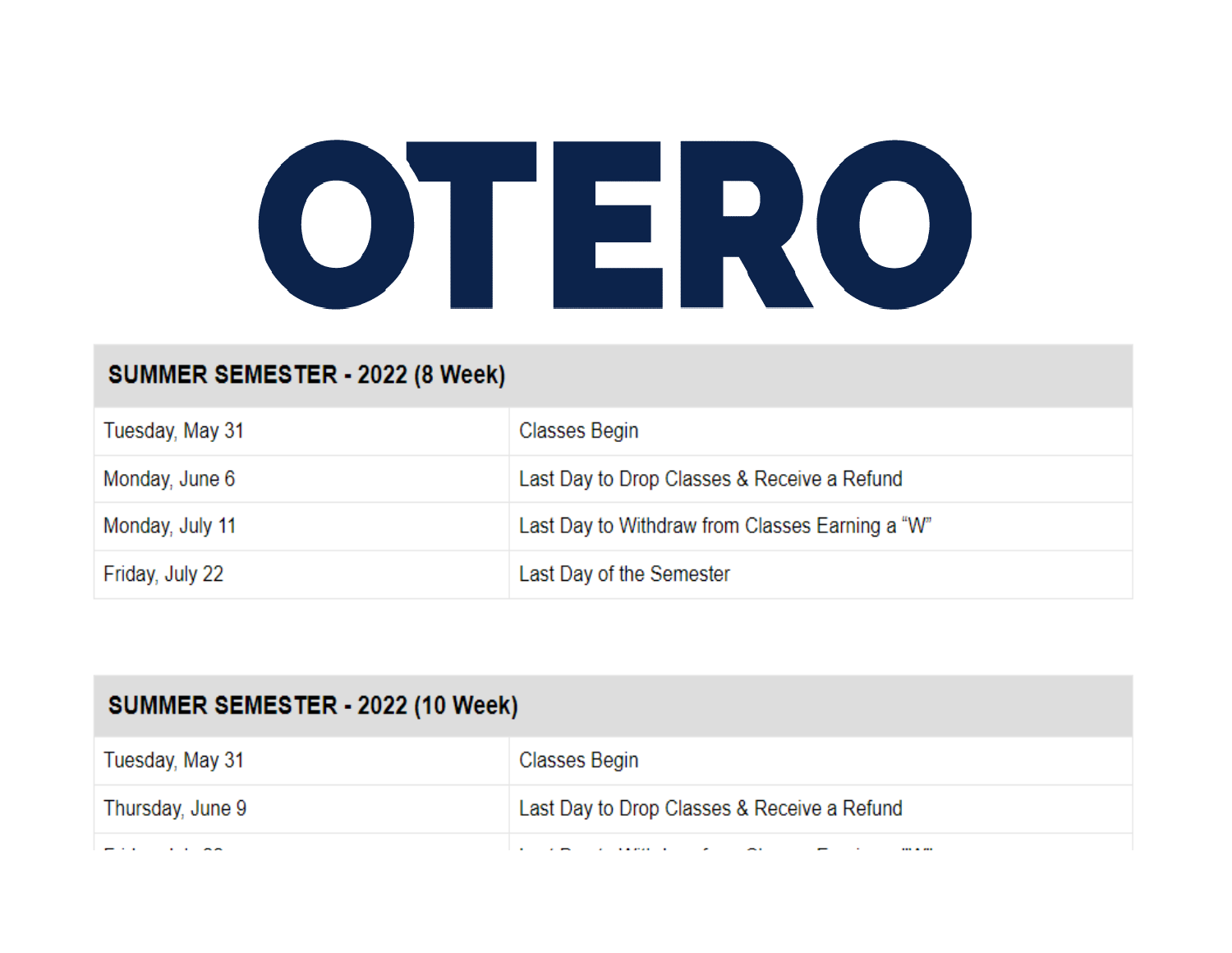| Friday, July 22  | Last Day to Withdraw from Classes Earning a "W" |
|------------------|-------------------------------------------------|
| Friday, August 5 | Last Day of the Semester                        |



# SUMMER 2022 - COURSES and ACADEMIC DATES

| Summer 2022               | <b>Summer Semester</b> | <b>FastTrack 1</b> |  |  |  |
|---------------------------|------------------------|--------------------|--|--|--|
| Section                   | C11                    | C <sub>21</sub>    |  |  |  |
| Session                   | 10-week                | 6-week             |  |  |  |
| Classes Begin             | 05/31/22               | 06/13/22           |  |  |  |
| Last Day to ADD           | 06/01/22               | 06/14/22           |  |  |  |
| Last Day to DROP (CENSUS) | 06/10/22               | 06/20/22           |  |  |  |
| Last Day to WITHDRAW      | 07/24/22               | 07/15/22           |  |  |  |
| Last Day of Class         | 08/6/22                | 07/23/22           |  |  |  |
| Final Grades Available    | 08/12/22               | 07/29/22           |  |  |  |

- Course Sections: Sections distinguish the different offerings of each course.
	- o 001 007: OJC face-to-face course offerings
	- o 008: OJC hybrid course offering
	- o 00L: OJC Online course offering
	- o C11: CCCOnline 16 week course offering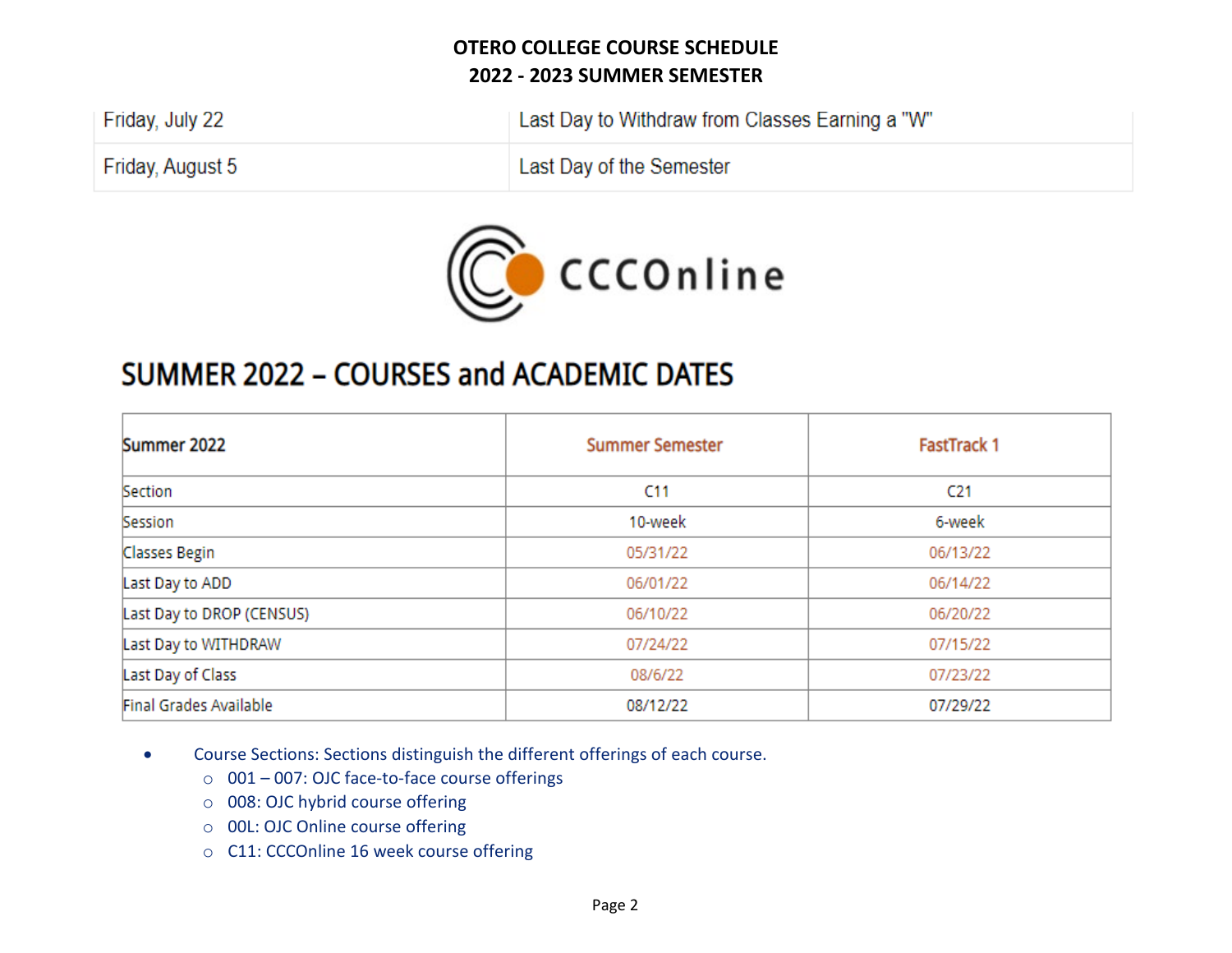#### o C21: CCCOnline 10-week course offering

W = Wednesday

 $R = Thursday$ 

 $F =$  Friday

M = Monday **TBD = To Be Determind**

#### T = Tuesday **ZTC = Zero Textbook Cost**

| CRN#                    | <b>COURSE ID</b> |      | <b>SECTION</b>         | <b>COURSE TITLE</b>                                                    | <b>CREDIT</b> | <b>START DATE</b>        | <b>END DATE</b>          | <b>BUILDING</b><br><b>ROOM</b>       | <b>BEGIN</b> | <b>END</b> | DAY(S) | <b>INSTRUCTOR</b>            |
|-------------------------|------------------|------|------------------------|------------------------------------------------------------------------|---------------|--------------------------|--------------------------|--------------------------------------|--------------|------------|--------|------------------------------|
| 11002 ACC 1001          |                  |      | C11                    | <b>Fundamentals of Accounting</b>                                      | 3             | 05/31/2022               | 08/06/2022               | <b>CCCONLINE</b>                     |              |            |        | <b>STAFF</b>                 |
| 11132 ACC 1015          |                  |      | C11                    | <b>Payroll Accounting</b>                                              | 3             | 05/31/2022               | 08/06/2022               | <b>CCCONLINE</b>                     |              |            |        | <b>STAFF</b>                 |
| 11003 ACC 1021          |                  |      | C11                    | <b>Accounting Principles I</b>                                         | 4             | 05/31/2022               | 08/06/2022               | <b>CCCONLINE</b>                     |              |            |        | <b>STAFF</b>                 |
| 11004 ACC 1022          |                  |      | C11                    | <b>Accounting Principles II</b>                                        | 4             | 05/31/2022               | 08/06/2022               | <b>CCCONLINE</b>                     |              |            |        | <b>STAFF</b>                 |
| 11164 ACC 1025          |                  |      | C11                    | <b>Computerized Accounting</b>                                         | 3             | 05/31/2022               | 08/06/2022               | <b>CCCONLINE</b>                     |              |            |        | <b>STAFF</b>                 |
| 11005 ACC               |                  | 1031 | C11                    | Income Tax                                                             | 3             | 05/31/2022               | 08/06/2022               | <b>CCCONLINE</b>                     |              |            |        | <b>STAFF</b>                 |
| 11165 ACC 1035          |                  |      | C11                    | Spreadsheet Apps/ Accounting                                           | 3             | 05/31/2022               | 08/06/2022               | <b>CCCONLINE</b>                     |              |            |        | <b>STAFF</b>                 |
| 11211 ACC               |                  | 2011 | C11                    | Intermediate Accounting I                                              | 4             | 05/31/2022               | 08/06/2022               | <b>CCCONLINE</b>                     |              |            |        | <b>STAFF</b>                 |
| 11006 ACC 2026          |                  |      | C11                    | <b>Cost Accounting</b>                                                 | 3             | 05/31/2022               | 08/06/2022               | <b>CCCONLINE</b>                     |              |            |        | <b>STAFF</b>                 |
| 11007<br>11184 ANT 1001 | ANT              | 1001 | C11<br>C <sub>21</sub> | <b>Cultural Anthropology: SS3</b><br><b>Cultural Anthropology: SS3</b> | 3<br>3        | 05/31/2022<br>06/13/2022 | 08/06/2022<br>07/23/2022 | <b>CCCONLINE</b><br><b>CCCONLINE</b> |              |            |        | <b>STAFF</b><br><b>STAFF</b> |
| 11180 ANT               |                  | 1003 | C11                    | Intro to Archaeology: SS3                                              | 3             | 05/31/2022               | 08/06/2022               | <b>CCCONLINE</b>                     |              |            |        | <b>STAFF</b>                 |
| 11185 ANT               |                  | 1003 | C <sub>21</sub>        | Intro to Archaeology: SS3                                              | 3             | 06/13/2022               | 07/23/2022               | <b>CCCONLINE</b>                     |              |            |        | <b>STAFF</b>                 |
| 11177 ANT 1005          |                  |      | C11                    | Bio Anthropology W/Lab: SC1                                            | 4             | 05/31/2022               | 08/06/2022               | <b>CCCONLINE</b>                     |              |            |        | <b>STAFF</b>                 |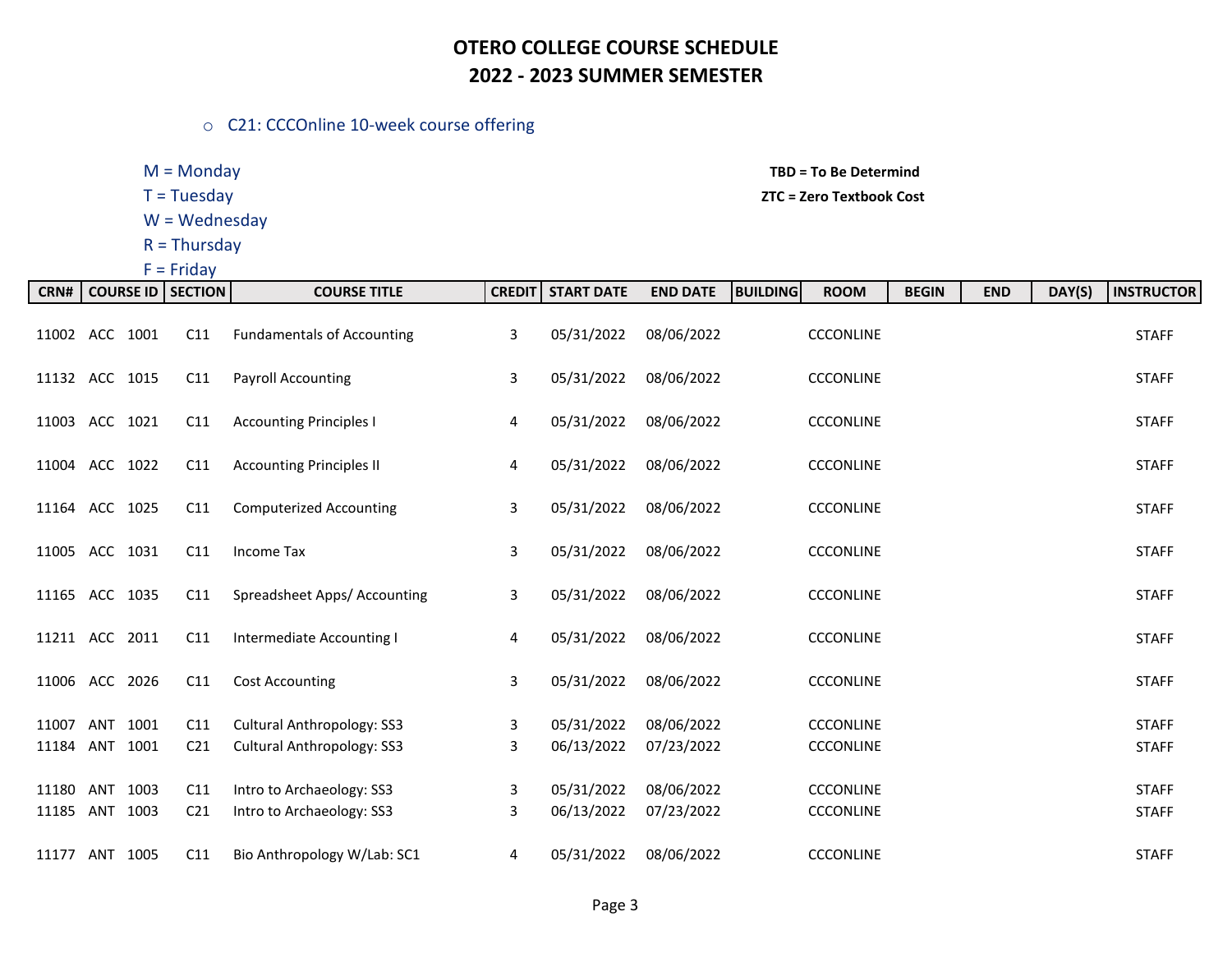| 11126 ANT 2125 |            |          | C11                        | Anth of Religion: SS3                                                                                 | 3             | 05/31/2022        | 08/06/2022      | <b>CCCONLINE</b>               |              |            |        | <b>STAFF</b>      |
|----------------|------------|----------|----------------------------|-------------------------------------------------------------------------------------------------------|---------------|-------------------|-----------------|--------------------------------|--------------|------------|--------|-------------------|
| 11008 ART 1110 |            |          | C11                        | Art Appreciation: AH1                                                                                 | 3             | 05/31/2022        | 08/06/2022      | <b>CCCONLINE</b>               |              |            |        | <b>STAFF</b>      |
| 11151 ART 1110 |            |          | C <sub>21</sub>            | Art Appreciation: AH1                                                                                 | 3             | 06/13/2022        | 07/23/2022      | <b>CCCONLINE</b>               |              |            |        | <b>STAFF</b>      |
| 11009 ART 1111 |            |          | C11                        | Art Hist Ancient/ Mediev: AH1                                                                         | 3             | 05/31/2022        | 08/06/2022      | <b>CCCONLINE</b>               |              |            |        | <b>STAFF</b>      |
| 11010 ART 1112 |            |          | C11                        | Art Hist Renaiss/1900: AH1                                                                            | 3             | 05/31/2022        | 08/06/2022      | <b>CCCONLINE</b>               |              |            |        | <b>STAFF</b>      |
| 11011 AST 1110 |            |          | C11                        | Planetary Astronomy w/Lab: SC1                                                                        | 4             | 05/31/2022        | 08/06/2022      | <b>CCCONLINE</b>               |              |            |        | <b>STAFF</b>      |
| CRN#           |            |          | <b>COURSE ID   SECTION</b> | <b>COURSE TITLE</b>                                                                                   | <b>CREDIT</b> | <b>START DATE</b> | <b>END DATE</b> | <b>BUILDING</b><br><b>ROOM</b> | <b>BEGIN</b> | <b>END</b> | DAY(S) | <b>INSTRUCTOR</b> |
| 11012 AST 1120 |            |          | C11                        | Stellar Astronomy w/Lab: SC1                                                                          | 4             | 05/31/2022        | 08/06/2022      | <b>CCCONLINE</b>               |              |            |        | <b>STAFF</b>      |
| 11013          | <b>BIO</b> | 1005     | C11                        | Science of Biology w/Lab: SC1                                                                         | 4             | 05/31/2022        | 08/06/2022      | <b>CCCONLINE</b>               |              |            |        | <b>STAFF</b>      |
| 11014          | <b>BIO</b> | 1006     | C11                        | <b>Basic Anatomy and Physiology</b>                                                                   | 4             | 05/31/2022        | 08/06/2022      | <b>CCCONLINE</b>               |              |            |        | <b>STAFF</b>      |
| 11015          | <b>BIO</b> | 1111     | C11                        | Gen College Biology I/Lab: SC1                                                                        | 5             | 05/31/2022        | 08/06/2022      | <b>CCCONLINE</b>               |              |            |        | <b>STAFF</b>      |
| 11220          | BIO.       | 1112     | C11                        | Gen College Biology II/Lab:SC1                                                                        | 5             | 05/31/2022        | 08/06/2022      | <b>CCCONLINE</b>               |              |            |        | <b>STAFF</b>      |
| 11016          |            | BIO 2101 | C11                        | Human Anatomy&Phys I w/Lab:SC1<br>Prerequisite: C or better in BIO 1111 recommended                   | 4             | 05/31/2022        | 08/06/2022      | <b>CCCONLINE</b>               |              |            |        | <b>STAFF</b>      |
| 11017          | <b>BIO</b> | 2102     | C11                        | Human Anatomy&Phys IIw/Lab:SC1<br>Prerequisite: BIO 2101 or equivalent or permission of instructor    |               | 05/31/2022        | 08/06/2022      | <b>CCCONLINE</b>               |              |            |        | <b>STAFF</b>      |
| 11018          | <b>BIO</b> | 2104     | C11                        | Microbiology w/Lab: SC1<br>Prerequisite: C or better in BIO 2101; C or better in BIO 1111 recommended | 4             | 05/31/2022        | 08/06/2022      | CCCONLINE                      |              |            |        | <b>STAFF</b>      |
| 11019          | <b>BIO</b> | 2116     | C <sub>11</sub>            | Pathophysiology                                                                                       | 4             | 05/31/2022        | 08/06/2022      | <b>CCCONLINE</b>               |              |            |        | <b>STAFF</b>      |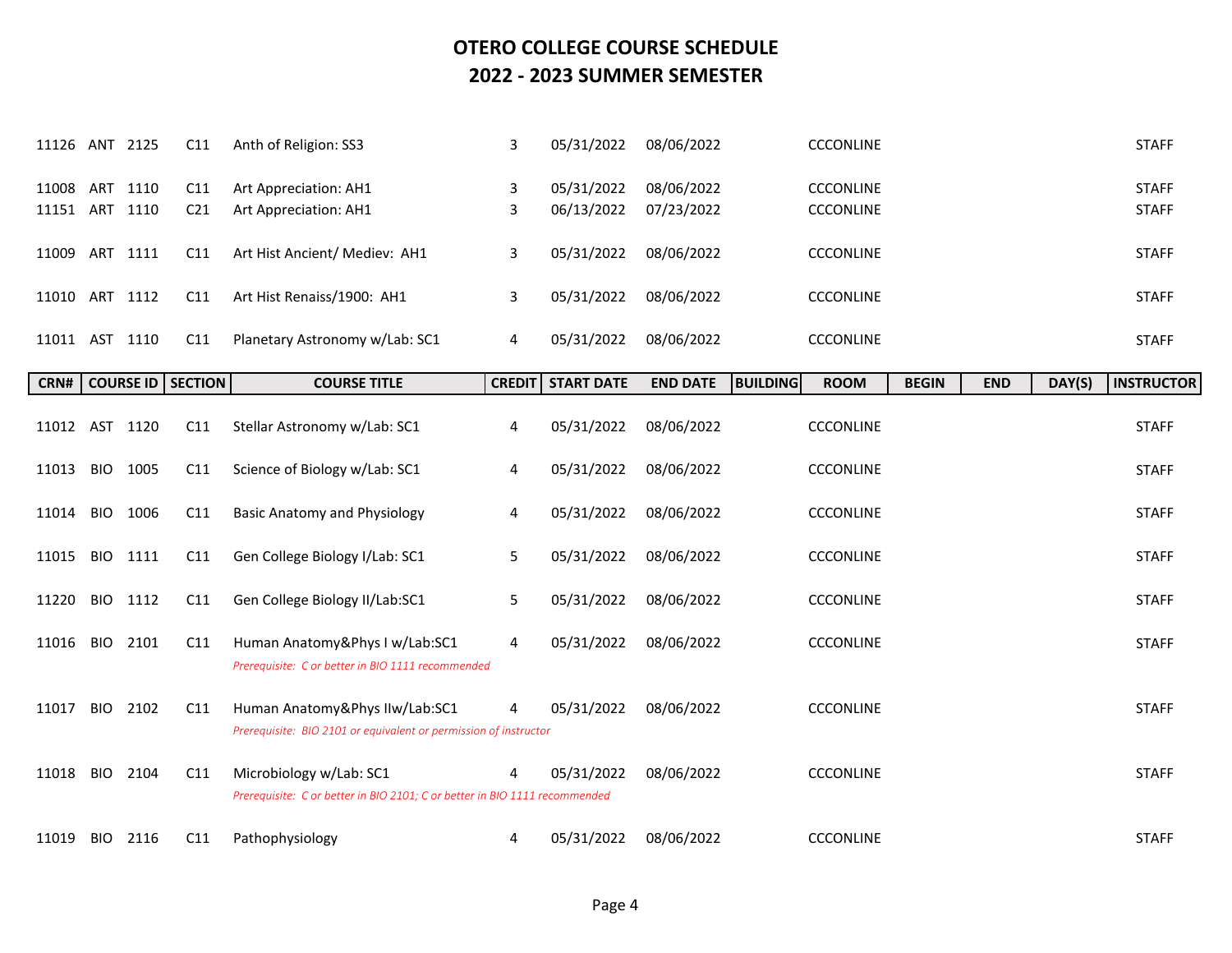| 11222 | <b>BUS</b> | 1015 | <b>OOL</b>      | <b>Introduction to Business</b> | 3  | 05/31/2022 | 07/22/2022 |                  | <b>Smith</b> |
|-------|------------|------|-----------------|---------------------------------|----|------------|------------|------------------|--------------|
| 11020 | <b>BUS</b> | 1015 | C11             | Introduction to Business        | 3  | 05/31/2022 | 08/06/2022 | <b>CCCONLINE</b> | <b>STAFF</b> |
| 11152 | <b>BUS</b> | 1015 | C <sub>21</sub> | Introduction to Business        | 3  | 06/13/2022 | 07/23/2022 | <b>CCCONLINE</b> | <b>STAFF</b> |
| 11123 | <b>BUS</b> | 1020 | C11             | Introduction to E-Commerce      | 3  | 05/31/2022 | 08/06/2022 | <b>CCCONLINE</b> | <b>STAFF</b> |
| 11287 | <b>BUS</b> | 1020 | C <sub>21</sub> | Introduction to E-Commerce      | 3  | 06/13/2022 | 07/23/2022 | <b>CCCONLINE</b> |              |
| 11021 | <b>BUS</b> | 2016 | C <sub>11</sub> | Legal Environment of Business   | 3  | 05/31/2022 | 08/06/2022 | <b>CCCONLINE</b> | <b>STAFF</b> |
| 11022 | <b>BUS</b> | 2017 | C11             | <b>Business Communications</b>  | 3  | 05/31/2022 | 08/06/2022 | <b>CCCONLINE</b> | <b>STAFF</b> |
| 11023 | <b>BUS</b> | 2026 | C11             | <b>Business Statistics</b>      | 3  | 05/31/2022 | 08/06/2022 | <b>CCCONLINE</b> | <b>STAFF</b> |
| 11148 | <b>CCR</b> | 0092 | C11             | Composition and Reading         | 5. | 05/31/2022 | 08/06/2022 | <b>CCCONLINE</b> | <b>STAFF</b> |

| CRN#  |                    | COURSE ID   SECTION | <b>COURSE TITLE</b>                                                                                 | <b>CREDIT</b> | <b>START DATE</b> | <b>END DATE</b> | <b>BUILDING</b> | <b>ROOM</b>      | <b>BEGIN</b> | <b>END</b> | DAY(S) | <b>INSTRUCTOR</b> |
|-------|--------------------|---------------------|-----------------------------------------------------------------------------------------------------|---------------|-------------------|-----------------|-----------------|------------------|--------------|------------|--------|-------------------|
| 11171 | <b>CCR</b><br>094  | C12                 | Studio 121<br>Corequisite: ENG 1021 C12 (CRN 10173)                                                 | 3             | 05/31/2022        | 08/06/2022      |                 | <b>CCCONLINE</b> |              |            |        | <b>STAFF</b>      |
| 11024 | CHE<br>1011        | C11                 | Intro to Chemistry I/Lab: SC1<br>Prerequisite: C or better in MAT 0250 or Co-requisite MAT 0250     | 5.            | 05/31/2022        | 08/06/2022      |                 | <b>CCCONLINE</b> |              |            |        | <b>STAFF</b>      |
| 11025 | CHE 1012           | C11                 | Intro to Chemistry II/Lab: SC1<br>Prerequisite: C or better in CHE 1011 or permission of instructor | 5.            | 05/31/2022        | 08/06/2022      |                 | <b>CCCONLINE</b> |              |            |        | <b>STAFF</b>      |
| 11026 | CHE 1111           | C11                 | Gen College Chem I/Lab: SC1<br>Prerequisite: C or better in MAT 1340 or co-requisite MAT 1340       | 5             | 05/31/2022        | 08/06/2022      |                 | <b>CCCONLINE</b> |              |            |        | <b>STAFF</b>      |
| 11027 | <b>CHE</b><br>1112 | C11                 | Gen College Chem II/Lab: SC1<br>Prerequisite: C or better in CHE 1111                               | 5.            | 05/31/2022        | 08/06/2022      |                 | <b>CCCONLINE</b> |              |            |        | <b>STAFF</b>      |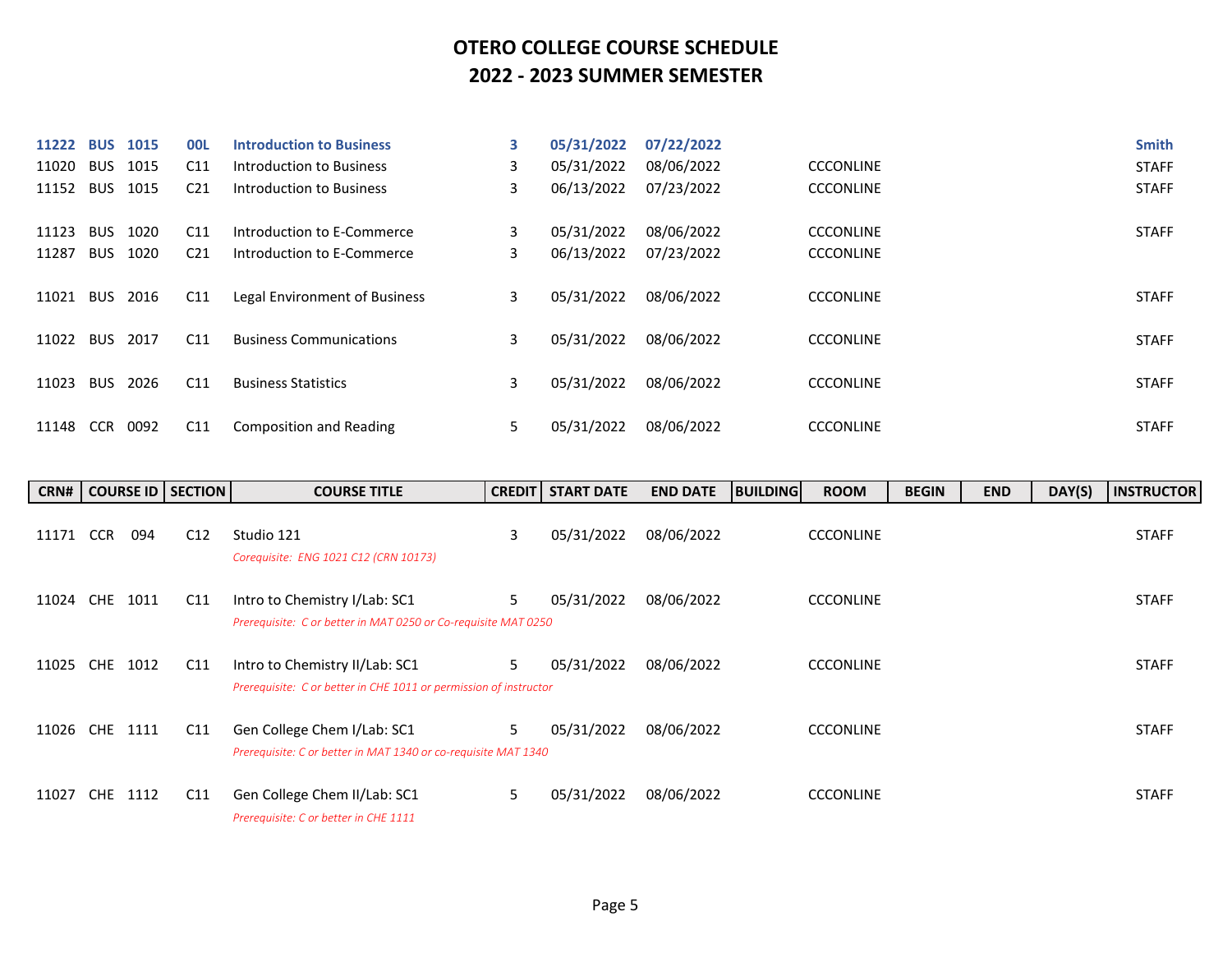| 11028          | <b>CIS</b>               | 1015         | C11                    | Intro to Computer Info Sys                                   | 3      | 05/31/2022               | 08/06/2022               |               | <b>CCCONLINE</b>                     |     |      |   | <b>STAFF</b>                 |
|----------------|--------------------------|--------------|------------------------|--------------------------------------------------------------|--------|--------------------------|--------------------------|---------------|--------------------------------------|-----|------|---|------------------------------|
| 11029<br>11186 | <b>CIS</b><br><b>CIS</b> | 1018<br>1018 | C11<br>C <sub>21</sub> | Intro PC Applications<br>Intro PC Applications               | 3<br>3 | 05/31/2022<br>06/13/2022 | 08/06/2022<br>07/23/2022 |               | <b>CCCONLINE</b><br><b>CCCONLINE</b> |     |      |   | <b>STAFF</b><br><b>STAFF</b> |
| 11127          | <b>CIS</b>               | 1035         | C11                    | <b>Complete Word Processing</b>                              | 3      | 05/31/2022               | 08/06/2022               |               | <b>CCCONLINE</b>                     |     |      |   | <b>STAFF</b>                 |
| 11030          | <b>CIS</b>               | 1045         | C <sub>21</sub>        | Intro to Desktop Database                                    | 3      | 06/13/2022               | 07/23/2022               |               | <b>CCCONLINE</b>                     |     |      |   | <b>STAFF</b>                 |
| 11031          | <b>CIS</b>               | 1055         | C <sub>21</sub>        | Complete Spreadsheets                                        | 3      | 06/13/2022               | 07/23/2022               |               | <b>CCCONLINE</b>                     |     |      |   | <b>STAFF</b>                 |
| 11208          | <b>CIS</b>               | 2040         | C11                    | Database Design & Development                                | 3      | 05/31/2022               | 08/06/2022               |               | <b>CCCONLINE</b>                     |     |      |   | <b>STAFF</b>                 |
| 11133          | <b>CIS</b>               | 2067         | C11                    | Mgmt of Information Systems                                  | 3      | 05/31/2022               | 08/06/2022               |               | <b>CCCONLINE</b>                     |     |      |   | <b>STAFF</b>                 |
| 11137 CNG      |                          | 1001         | C11                    | <b>Networking Fundamentals</b>                               | 3      | 05/31/2022               | 08/06/2022               |               | <b>CCCONLINE</b>                     |     |      |   | <b>STAFF</b>                 |
| 11032 CNG      |                          | 2011         | C11                    | Windows Configuration: (OS)                                  | 3      | 05/31/2022               | 08/06/2022               |               | <b>CCCONLINE</b>                     |     |      |   | <b>STAFF</b>                 |
| 11281 COM 1150 |                          |              | 008                    | <b>Public Speaking</b><br>Required Meetings: 05-31, then TBD | 3      | 05/31/2022               | 07/22/2022               | <b>OHUCTR</b> | 113                                  | 930 | 1200 | т | <b>Bamber</b>                |

| CRN#      | <b>COURSE ID   SECTION  </b> |                 | <b>COURSE TITLE</b>                 | <b>CREDIT  </b> | <b>START DATE</b> | <b>END DATE</b> | <b>BUILDING</b> | <b>ROOM</b>      | <b>BEGIN</b> | <b>END</b> | DAY(S)     | <b>INSTRUCTOR</b> |
|-----------|------------------------------|-----------------|-------------------------------------|-----------------|-------------------|-----------------|-----------------|------------------|--------------|------------|------------|-------------------|
|           |                              |                 |                                     |                 |                   |                 |                 |                  |              |            |            |                   |
| 11033 COM | 1150                         | C <sub>11</sub> | <b>Public Speaking</b>              | 3               | 05/31/2022        | 08/06/2022      |                 | <b>CCCONLINE</b> |              |            |            |                   |
|           | 11163 COM 1150               | C <sub>21</sub> | <b>Public Speaking</b>              | 3               | 06/13/2022        | 07/23/2022      |                 | <b>CCCONLINE</b> |              |            |            |                   |
|           |                              |                 |                                     |                 |                   |                 |                 |                  |              |            |            |                   |
|           | 11034 COM 1250               | C11             | Interpersonal Comm: SS3             | 3               | 05/31/2022        | 08/06/2022      |                 | <b>CCCONLINE</b> |              |            |            | <b>STAFF</b>      |
|           | 11153 COM 1250               | C <sub>21</sub> | Interpersonal Comm: SS3             | 3               | 06/13/2022        | 07/23/2022      |                 | <b>CCCONLINE</b> |              |            |            | <b>STAFF</b>      |
|           |                              |                 |                                     |                 |                   |                 |                 |                  |              |            |            |                   |
|           | 11228 COS 1050               | 001             | <b>Laws, Rules, and Regulations</b> |                 | 05/18/2022        | 07/08/2022      |                 |                  | 0900         | 1500       | <b>MF</b>  | <b>Valdez</b>     |
|           | 11228 COS 1050               | 001             | <b>Laws, Rules, and Regulations</b> |                 | 05/18/2022        | 07/08/2022      | <b>OMCDIV</b>   |                  | 0900         | 1500       | <b>TWR</b> | <b>Valdez</b>     |
|           |                              |                 |                                     |                 |                   |                 |                 |                  |              |            |            |                   |
| 11224 COS | 1060                         | 001             | <b>Intro to Infection Control</b>   |                 | 05/18/2022        | 07/08/2022      |                 |                  | 0900         | 1500       | <b>MF</b>  | <b>Valdez</b>     |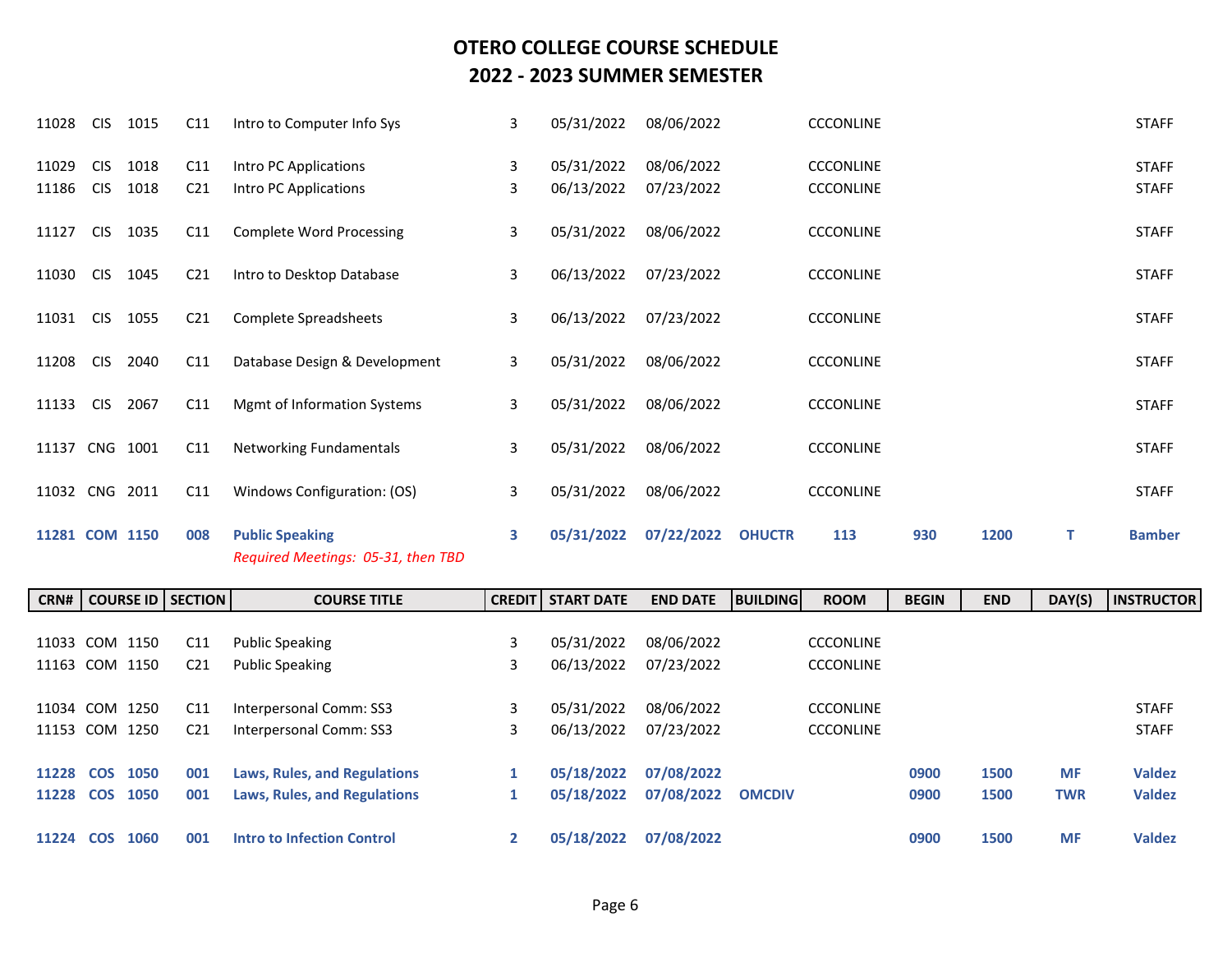| 11224 COS 1060 |            |                  | 001             | <b>Intro to Infection Control</b>  | $\overline{2}$ | 05/18/2022        | 07/08/2022      | <b>OMCDIV</b>                  | 0900         | 1500       | <b>TWR</b> | <b>Valdez</b>     |
|----------------|------------|------------------|-----------------|------------------------------------|----------------|-------------------|-----------------|--------------------------------|--------------|------------|------------|-------------------|
| 11231 COS 1061 |            |                  | 001             | <b>Inter I: Infection Control</b>  | $\mathbf{1}$   | 05/18/2022        | 07/08/2022      |                                | 0900         | 1500       | <b>MF</b>  | <b>Valdez</b>     |
| 11231 COS      |            | 1061             | 001             | <b>Inter I: Infection Control</b>  | 1              | 05/18/2022        | 07/08/2022      | <b>OMCDIV</b>                  | 0900         | 1500       | <b>TWR</b> | <b>Valdez</b>     |
| 11223          |            | <b>COS 2011</b>  | 001             | <b>Adv Color</b>                   | 2              | 05/18/2022        | 07/08/2022      |                                | 0900         | 1500       | <b>MF</b>  | <b>Valdez</b>     |
| 11223          |            | <b>COS 2011</b>  | 001             | <b>Adv Color</b>                   | $\mathbf{2}$   | 05/18/2022        | 07/08/2022      | <b>OMCDIV</b>                  | 0900         | 1500       | <b>TWR</b> | <b>Valdez</b>     |
| 11232          | <b>COS</b> | 2021             | 001             | <b>Adv Cutting</b>                 | 2              | 05/18/2022        | 07/08/2022      |                                | 0900         | 1500       | <b>MF</b>  | <b>Valdez</b>     |
| 11232 COS 2021 |            |                  | 001             | <b>Adv Cutting</b>                 | $\overline{2}$ | 05/18/2022        | 07/08/2022      | <b>OMCDIV</b>                  | 0900         | 1500       | <b>TWR</b> | <b>Valdez</b>     |
| 11226 COS 2031 |            |                  | 001             | <b>Adv Styling</b>                 | $\mathbf{1}$   | 05/18/2022        | 07/08/2022      |                                | 0900         | 1500       | <b>MF</b>  | <b>Valdez</b>     |
| 11226          |            | <b>COS 2031</b>  | 001             | <b>Adv Styling</b>                 | $\mathbf{1}$   | 05/18/2022        | 07/08/2022      | <b>OMCDIV</b>                  | 0900         | 1500       | <b>TWR</b> | <b>Valdez</b>     |
| 11225          |            | COS 2041         | 001             | <b>Advanced Chemical Texture</b>   | 1              | 05/18/2022        | 07/08/2022      |                                | 0900         | 1500       | <b>MF</b>  | <b>Valdez</b>     |
| 11225          |            | <b>COS 2041</b>  | 001             | <b>Advanced Chemical Texture</b>   | 1              | 05/18/2022        | 07/08/2022      | <b>OMCDIV</b>                  | 0900         | 1500       | <b>TWR</b> | <b>Valdez</b>     |
| 11227          | <b>COS</b> | 2050             | 001             | <b>Bus Mgmt/Per Skills/Ethics</b>  | $\mathbf{1}$   | 05/18/2022        | 07/08/2022      |                                | 0900         | 1500       | <b>MF</b>  | <b>Valdez</b>     |
| 11227 COS 2050 |            |                  | 001             | <b>Bus Mgmt/Per Skills/Ethics</b>  | 1              | 05/18/2022        | 07/08/2022      | <b>OMCDIV</b>                  | 0900         | 1500       | <b>TWR</b> | <b>Valdez</b>     |
| 11229          | <b>COS</b> | 2060             | 001             | <b>Inter II: Infection Control</b> | 2              | 05/18/2022        | 07/08/2022      |                                | 0900         | 1500       | <b>MF</b>  | <b>Valdez</b>     |
| 11229          |            | <b>COS 2060</b>  | 001             | <b>Inter II: Infection Control</b> | $\mathbf{2}$   | 05/18/2022        | 07/08/2022      | <b>OMCDIV</b>                  | 0900         | 1500       | <b>TWR</b> | <b>Valdez</b>     |
| 11230          | <b>COS</b> | 2061             | 001             | <b>Adv Infection Control</b>       | $\mathbf{1}$   | 05/18/2022        | 07/08/2022      |                                | 0900         | 1500       | <b>MF</b>  | <b>Valdez</b>     |
| 11230 COS 2061 |            |                  | 001             | <b>Adv Infection Control</b>       | 1              | 05/18/2022        | 07/08/2022      | <b>OMCDIV</b>                  | 0900         | 1500       | <b>TWR</b> | <b>Valdez</b>     |
| 11035          |            | CRJ 1010         | C <sub>21</sub> | Intro to Criminal Justice: SS3     | 3              | 06/13/2022        | 07/23/2022      | <b>CCCONLINE</b>               |              |            |            | <b>STAFF</b>      |
| CRN#           |            | <b>COURSE ID</b> | <b>SECTION</b>  | <b>COURSE TITLE</b>                | <b>CREDIT</b>  | <b>START DATE</b> | <b>END DATE</b> | <b>BUILDING</b><br><b>ROOM</b> | <b>BEGIN</b> | <b>END</b> | DAY(S)     | <b>INSTRUCTOR</b> |
| 11036          |            | CRJ 1025         | C <sub>21</sub> | <b>Policing Systems</b>            | 3              | 06/13/2022        | 07/23/2022      | <b>CCCONLINE</b>               |              |            |            | <b>STAFF</b>      |
| 11214          | <b>CRJ</b> | 1027             | C11             | Crime Scene Investigation          | 3              | 05/31/2022        | 08/06/2022      | <b>CCCONLINE</b>               |              |            |            | <b>STAFF</b>      |
| 11037          | <b>CRJ</b> | 1035             | C11             | Judicial Function                  | 3              | 05/31/2022        | 08/06/2022      | <b>CCCONLINE</b>               |              |            |            | <b>STAFF</b>      |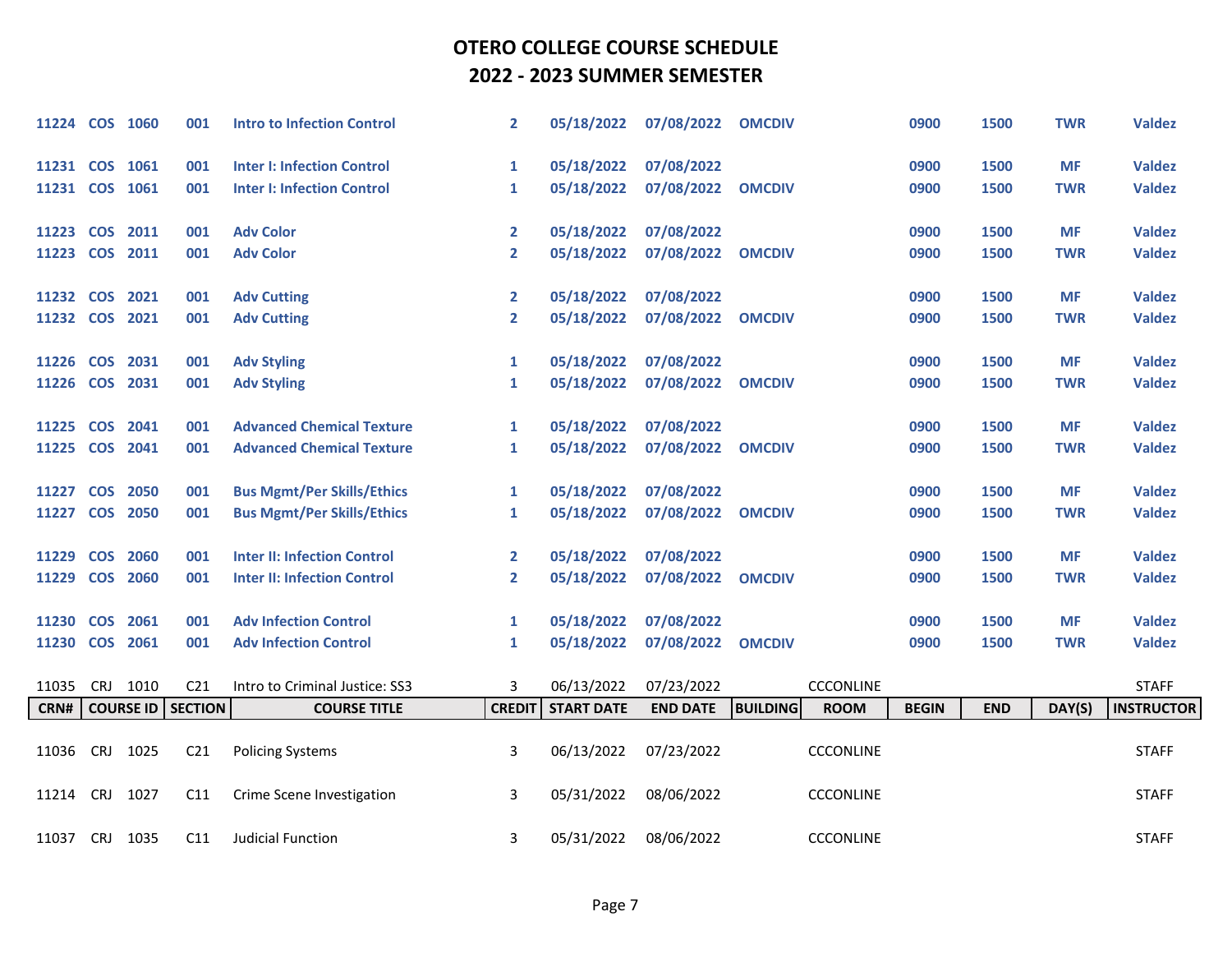| CRN#           |            |          | <b>COURSE ID   SECTION</b> | <b>COURSE TITLE</b>           | <b>CREDIT</b> | <b>START DATE</b> | <b>END DATE</b> | <b>BUILDING</b><br><b>ROOM</b> | <b>BEGIN</b> | <b>END</b> | DAY(S) | <b>INSTRUCTOR</b> |
|----------------|------------|----------|----------------------------|-------------------------------|---------------|-------------------|-----------------|--------------------------------|--------------|------------|--------|-------------------|
| 11274          |            | ECE 1045 | C11                        | Intro to ECE Techniques       | 3             | 05/31/2022        | 08/06/2022      | CCCONLINE                      |              |            |        | <b>STAFF</b>      |
| 11045 ECE 1031 |            |          | C11                        | Guidance Strategies Yng Child | 3             | 05/31/2022        | 08/06/2022      | <b>CCCONLINE</b>               |              |            |        | <b>STAFF</b>      |
| 11044 ECE      |            | 1011     | C11                        | Intro to Early Childhood Educ | 3             | 05/31/2022        | 08/06/2022      | CCCONLINE                      |              |            |        | <b>STAFF</b>      |
| 11289 CWB 1030 |            |          | C11                        | Web Editing Tools: (Editor)   | 3             | 05/31/2022        | 08/06/2022      | CCCONLINE                      |              |            |        | <b>STAFF</b>      |
| 11174 CWB 1010 |            |          | C11                        | Intro to Web Authoring        | 3             | 05/31/2022        | 08/06/2022      | <b>CCCONLINE</b>               |              |            |        | <b>STAFF</b>      |
| 11043 CSC 2040 |            |          | C11                        | Java Programming              | 3             | 05/31/2022        | 08/06/2022      | CCCONLINE                      |              |            |        | <b>STAFF</b>      |
| 11187          |            | CSC 2030 | C11                        | C Programming: Platform       | 3             | 05/31/2022        | 08/06/2022      | <b>CCCONLINE</b>               |              |            |        | <b>STAFF</b>      |
| 11042 CSC 1061 |            |          | C11                        | Computer Sci II: (Language)   | 4             | 05/31/2022        | 08/06/2022      | <b>CCCONLINE</b>               |              |            |        | <b>STAFF</b>      |
| 11041 CSC 1060 |            |          | C11                        | Computer Science I: (C++)     | 4             | 05/31/2022        | 08/06/2022      | <b>CCCONLINE</b>               |              |            |        | <b>STAFF</b>      |
| 11142 CSC 1005 |            |          | C11                        | Computer Literacy             | 3             | 05/31/2022        | 08/06/2022      | <b>CCCONLINE</b>               |              |            |        | <b>STAFF</b>      |
| 11140 CRJ      |            | 2057     | C11                        | Victimology                   | 3             | 05/31/2022        | 08/06/2022      | <b>CCCONLINE</b>               |              |            |        | <b>STAFF</b>      |
| 11040          | CRJ        | 2030     | C11                        | Criminology                   | 3             | 05/31/2022        | 08/06/2022      | <b>CCCONLINE</b>               |              |            |        | <b>STAFF</b>      |
| 11288          | <b>CRJ</b> | 2020     | C11                        | Human Rel/Social Conflict     | 3             | 05/31/2022        | 08/06/2022      | <b>CCCONLINE</b>               |              |            |        | <b>STAFF</b>      |
| 11039          | <b>CRJ</b> | 2010     | C <sub>21</sub>            | Constitutional Law            | 3             | 06/13/2022        | 07/23/2022      | <b>CCCONLINE</b>               |              |            |        | <b>STAFF</b>      |
| 11135 CRJ      |            | 2005     | C11                        | Principles of Criminal Law    | 3             | 05/31/2022        | 08/06/2022      | <b>CCCONLINE</b>               |              |            |        | <b>STAFF</b>      |
| 11038          | <b>CRJ</b> | 1045     | C11                        | <b>Correctional Process</b>   | 3             | 05/31/2022        | 08/06/2022      | <b>CCCONLINE</b>               |              |            |        | <b>STAFF</b>      |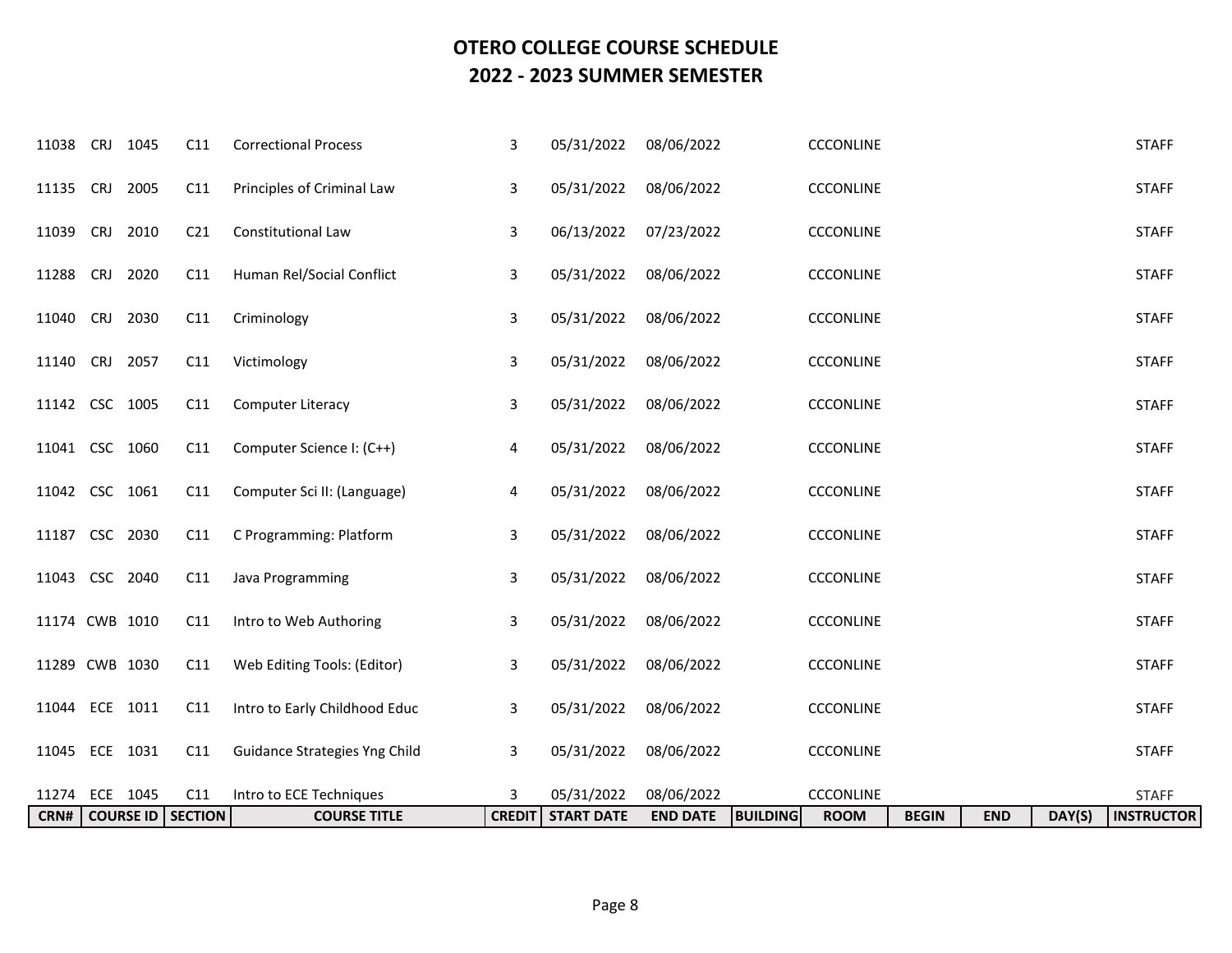| 11046                   |     | ECE 1111 | C11                    | Infant/Toddler Theory/Practice                                                  | 3            | 05/31/2022               | 08/06/2022               |               | CCCONLINE                            |      |      |   | <b>STAFF</b>                 |
|-------------------------|-----|----------|------------------------|---------------------------------------------------------------------------------|--------------|--------------------------|--------------------------|---------------|--------------------------------------|------|------|---|------------------------------|
| 11047 ECE 2051          |     |          | C11                    | <b>ECE Nutrition/Health/Safety</b>                                              | 3            | 05/31/2022               | 08/06/2022               |               | <b>CCCONLINE</b>                     |      |      |   | <b>STAFF</b>                 |
| 11050 ECE 2381          |     |          | C11                    | ECE Child Growth & Development                                                  | 3            | 05/31/2022               | 08/06/2022               |               | CCCONLINE                            |      |      |   | <b>STAFF</b>                 |
| 11051 ECE 2401          |     |          | C11                    | Admin of ECE Programs                                                           | 3            | 05/31/2022               | 08/06/2022               |               | CCCONLINE                            |      |      |   | <b>STAFF</b>                 |
| 11052                   | ECE | 2411     | C11                    | <b>Admin:Human Relations ECE</b>                                                | 3            | 05/31/2022               | 08/06/2022               |               | <b>CCCONLINE</b>                     |      |      |   | <b>STAFF</b>                 |
| 11053                   | ECE | 2601     | C11                    | The Exceptional Child                                                           | 3            | 05/31/2022               | 08/06/2022               |               | <b>CCCONLINE</b>                     |      |      |   | <b>STAFF</b>                 |
| 11048                   |     | ECE 2621 | C11                    | Curriculum Methods/Techniques                                                   | 3            | 05/31/2022               | 08/06/2022               |               | CCCONLINE                            |      |      |   | <b>STAFF</b>                 |
| 11049                   | ECE | 2641     | C11                    | Creativity and the Young Child                                                  | $\mathbf{3}$ | 05/31/2022               | 08/06/2022               |               | CCCONLINE                            |      |      |   | <b>STAFF</b>                 |
| 11054<br>11188 ECO 2001 | ECO | 2001     | C11<br>C <sub>21</sub> | Prin of Macroeconomics: SS1<br>Prin of Macroeconomics: SS1                      | 3<br>3       | 05/31/2022<br>06/13/2022 | 08/06/2022<br>07/23/2022 |               | <b>CCCONLINE</b><br><b>CCCONLINE</b> |      |      |   | <b>STAFF</b><br><b>STAFF</b> |
| 11055 ECO 2002          |     |          | C11                    | Prin of Microeconomics: SS1                                                     | 3            | 05/31/2022               | 08/06/2022               |               | <b>CCCONLINE</b>                     |      |      |   | <b>STAFF</b>                 |
| 11166 EDU 2211          |     |          | C11                    | Introduction to Education                                                       | 3            | 05/31/2022               | 08/06/2022               |               | <b>CCCONLINE</b>                     |      |      |   | <b>STAFF</b>                 |
| 11292 ENG 0092          |     |          | C11                    | <b>Composition and Reading</b>                                                  | 5            | 05/31/2022               | 08/06/2022               |               | CCCONLINE                            |      |      |   | <b>STAFF</b>                 |
| 11293 ENG 0094          |     |          | C12                    | Studio 121                                                                      | 3            | 05/31/2022               | 08/06/2022               |               | <b>CCCONLINE</b>                     |      |      |   | <b>STAFF</b>                 |
| 11058 ENG 1031          |     |          | C <sub>11</sub>        | Technical Writing I: CO1                                                        | 3            | 05/31/2022               | 08/06/2022               |               | <b>CCCONLINE</b>                     |      |      |   | <b>STAFF</b>                 |
| 11243 ENG 1021          |     |          | 008                    | <b>English Composition I:CO1</b><br>Required Meetings: May 31, June 14, July 12 | 3            | 05/31/2022               | 07/22/2022               | <b>OHUCTR</b> | 112                                  | 1230 | 1500 | т | <b>Bamber</b>                |
|                         |     |          |                        | Appropriate placement (SAT/ACT, Accuplacer, Self-placement, CCR 0092 or 0094)   |              |                          |                          |               |                                      |      |      |   |                              |
| 11056 ENG 1021          |     |          | C11                    | English Composition I:CO1                                                       | 3            | 05/31/2022               | 08/06/2022               | OCCO          | CCCONLINE                            |      |      |   | <b>STAFF</b>                 |
|                         |     |          |                        | Appropriate placement (SAT/ACT, Accuplacer, Self-placement, CCR 0092 or 0094)   |              |                          |                          |               |                                      |      |      |   |                              |
| 11170 ENG 1021          |     |          | C <sub>12</sub>        | English Composition I:CO1                                                       | 3            | 05/31/2022               | 08/06/2022               | <b>OCCO</b>   | <b>CCCONLINE</b>                     |      |      |   | <b>STAFF</b>                 |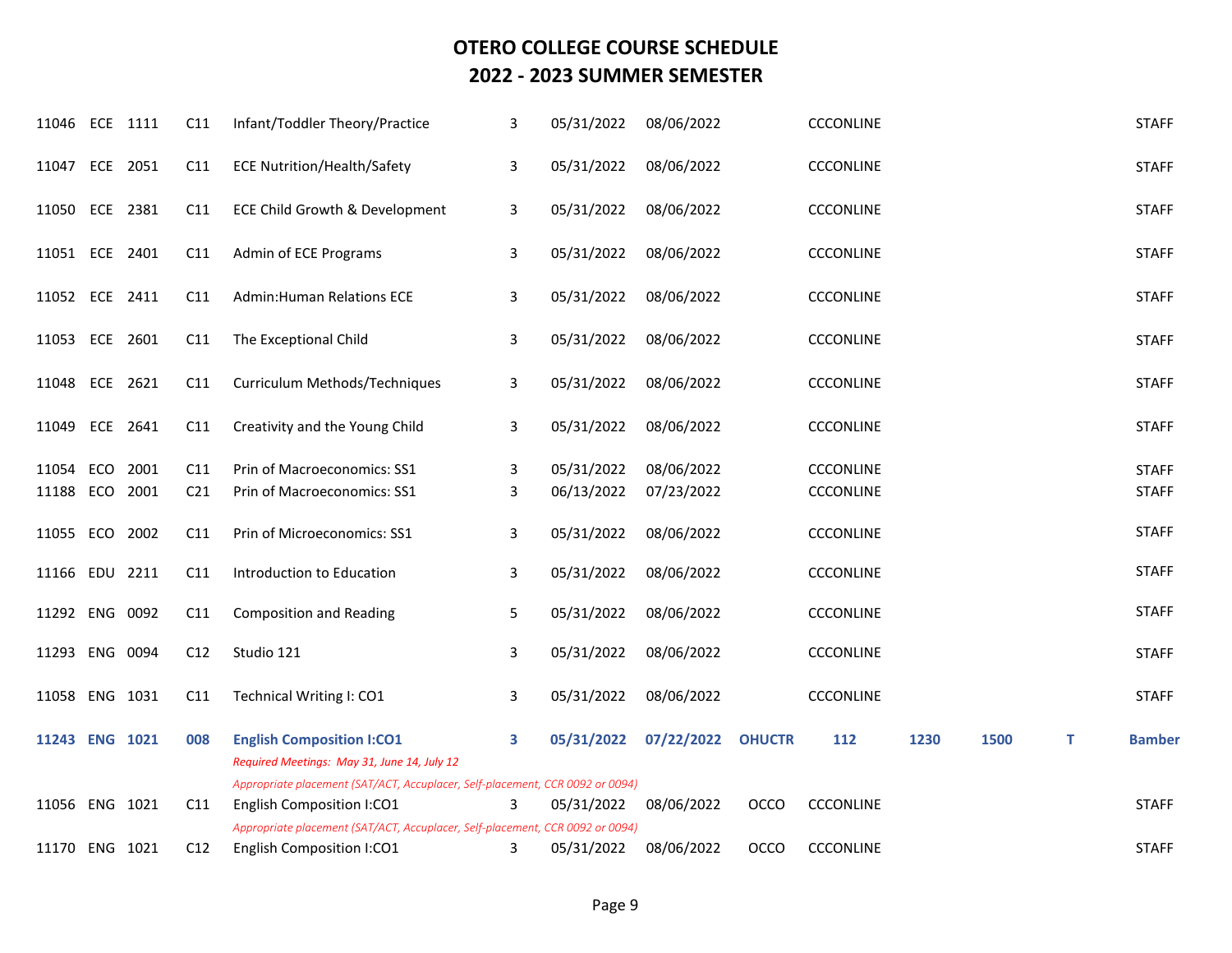#### *Corequisite: CCR 0094 C12 (CRN 10174)*

| CRN#      |                |      | <b>COURSE ID   SECTION</b> | <b>COURSE TITLE</b>                                                                                               | <b>CREDIT</b> | <b>START DATE</b> | <b>END DATE</b> | <b>BUILDING</b> | <b>ROOM</b>      | <b>BEGIN</b> | <b>END</b> | DAY(S)     | <b>INSTRUCTOR</b> |
|-----------|----------------|------|----------------------------|-------------------------------------------------------------------------------------------------------------------|---------------|-------------------|-----------------|-----------------|------------------|--------------|------------|------------|-------------------|
|           | 11154 ENG 1021 |      | C <sub>21</sub>            | English Composition I:CO1<br>Appropriate placement (SAT/ACT, Accuplacer, Self-placement, CCR 0092 or 0094)        | 3             | 06/13/2022        | 07/23/2022      |                 | <b>CCCONLINE</b> |              |            |            | <b>STAFF</b>      |
|           | 11244 ENG 1022 |      | <b>OOL</b>                 | <b>English Composition II:CO2</b>                                                                                 | 3             | 05/31/2022        | 07/22/2022      |                 |                  |              |            |            | Litle, C.         |
|           | 11057 ENG 1022 |      | C11                        | Prerequisite: C or better in ENG 1021; ZTC<br>English Composition II:CO2<br>Prerequisite: C or better in ENG 1021 | 3             | 05/31/2022        | 08/06/2022      |                 | <b>CCCONLINE</b> |              |            |            | <b>STAFF</b>      |
|           | 11155 ENG 1022 |      | C <sub>21</sub>            | <b>English Composition II:CO2</b><br>Prerequisite: C or better in ENG 1021                                        | 3             | 06/13/2022        | 07/23/2022      |                 | <b>CCCONLINE</b> |              |            |            | <b>STAFF</b>      |
|           | 11058 ENG 1031 |      | C11                        | Technical Writing I: CO1                                                                                          | 3             | 05/31/2022        | 08/06/2022      |                 | <b>CCCONLINE</b> |              |            |            | <b>STAFF</b>      |
|           | 11059 ENG 2021 |      | C11                        | Creative Writing I: AH1                                                                                           | 3             | 05/31/2022        | 08/06/2022      |                 | <b>CCCONLINE</b> |              |            |            | <b>STAFF</b>      |
|           | 11060 ENV 1111 |      | C11                        | Environmental Sci w/Lab: SC1                                                                                      | 4             | 05/31/2022        | 08/06/2022      |                 | <b>CCCONLINE</b> |              |            |            | <b>STAFF</b>      |
| 11235     | <b>EST</b>     | 2010 | 001                        | <b>Advanced Skin Care</b>                                                                                         | $\mathbf{2}$  | 05/18/2022        | 07/08/2022      |                 |                  | 0900         | 1500       | <b>MF</b>  | <b>Valdez</b>     |
| 11235 EST |                | 2010 | 001                        | <b>Advanced Skin Care</b>                                                                                         | $\mathbf{2}$  | 05/18/2022        | 07/08/2022      | <b>OMCDIV</b>   |                  | 0900         | 1500       | <b>TWR</b> | <b>Valdez</b>     |
| 11061 FRE |                | 1011 | C11                        | French Language I                                                                                                 | 5             | 05/31/2022        | 08/06/2022      |                 | <b>CCCONLINE</b> |              |            |            | <b>STAFF</b>      |
|           | 11183 FRE 1012 |      | C11                        | French Language II                                                                                                | 5             | 05/31/2022        | 08/06/2022      |                 | <b>CCCONLINE</b> |              |            |            | <b>STAFF</b>      |
| 11062 FRE |                | 2011 | C11                        | French Language III: AH4                                                                                          | 3             | 05/31/2022        | 08/06/2022      |                 | <b>CCCONLINE</b> |              |            |            | <b>STAFF</b>      |
|           | 11119 FRE 2012 |      | C11                        | French Language IV: AH4                                                                                           | 3             | 05/31/2022        | 08/06/2022      |                 | <b>CCCONLINE</b> |              |            |            | <b>STAFF</b>      |
| 11063     | GEO 1005       |      | C11                        | World Regional Geography: SS2                                                                                     | 3             | 05/31/2022        | 08/06/2022      |                 | <b>CCCONLINE</b> |              |            |            | <b>STAFF</b>      |
|           | 11189 GEO 1005 |      | C <sub>21</sub>            | World Regional Geography: SS2                                                                                     | 3             | 06/13/2022        | 07/23/2022      |                 | <b>CCCONLINE</b> |              |            |            | <b>STAFF</b>      |
|           | 11128 GEO 1006 |      | C11                        | Human Geography: SS2                                                                                              | 3             | 05/31/2022        | 08/06/2022      |                 | <b>CCCONLINE</b> |              |            |            | <b>STAFF</b>      |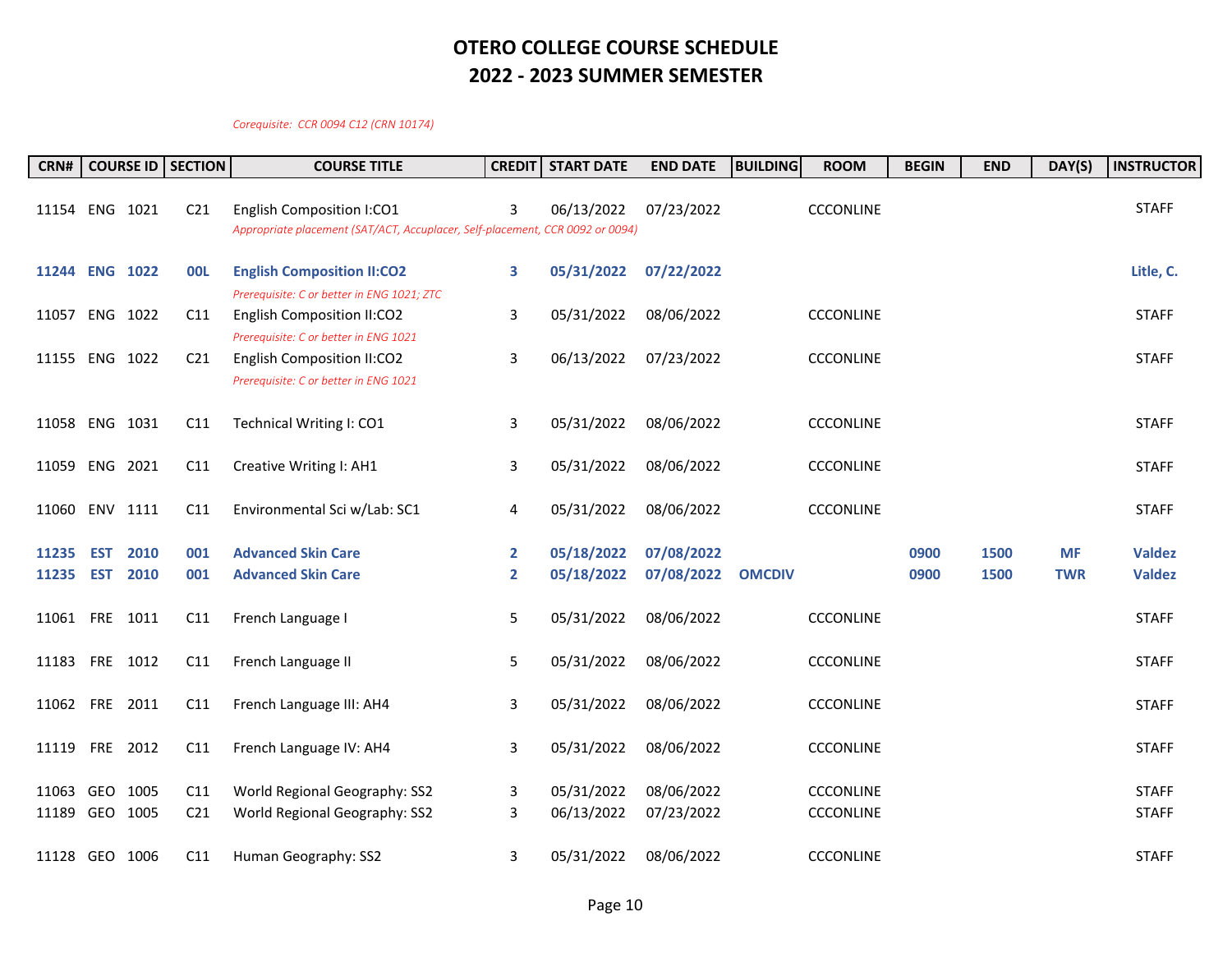| 11064          |            | GER 1011         | C11             | German Language I                                                 | 5             | 05/31/2022        | 08/06/2022      | CCCONLINE                      |              |            |            | <b>STAFF</b>      |
|----------------|------------|------------------|-----------------|-------------------------------------------------------------------|---------------|-------------------|-----------------|--------------------------------|--------------|------------|------------|-------------------|
| 11118 GEY 1111 |            |                  | C11             | Physical Geology w/Lab: SC1                                       | 4             | 05/31/2022        | 08/06/2022      | CCCONLINE                      |              |            |            | <b>STAFF</b>      |
| 11144          |            | GEY 1112         | C11             | Historical Geology w/Lab: SC1                                     | 4             | 05/31/2022        | 08/06/2022      | <b>CCCONLINE</b>               |              |            |            | <b>STAFF</b>      |
| CRN#           |            | <b>COURSE ID</b> | <b>SECTION</b>  | <b>COURSE TITLE</b>                                               | <b>CREDIT</b> | <b>START DATE</b> | <b>END DATE</b> | <b>BUILDING</b><br><b>ROOM</b> | <b>BEGIN</b> | <b>END</b> | DAY(S)     | <b>INSTRUCTOR</b> |
| 11129          | <b>HIS</b> | 1110             | C11             | The World: Antiquity-1500: HI1                                    | 3             | 05/31/2022        | 08/06/2022      | <b>CCCONLINE</b>               |              |            |            | <b>STAFF</b>      |
| 11136          |            | HIS 1120         | C11             | The World: 1500-Present: HI1                                      | 3             | 05/31/2022        | 08/06/2022      | <b>CCCONLINE</b>               |              |            |            | <b>STAFF</b>      |
| 11145          | <b>HIS</b> | 1210             | C11             | US History to Reconst: HI1                                        | 3             | 05/31/2022        | 08/06/2022      | <b>CCCONLINE</b>               |              |            |            | <b>STAFF</b>      |
| 11156          |            | HIS 1210         | C <sub>21</sub> | US History to Reconst: HI1                                        | 3             | 06/13/2022        | 07/23/2022      | <b>CCCONLINE</b>               |              |            |            | <b>STAFF</b>      |
| 11173          | <b>HIS</b> | 1220             | C11             | US History since Civil War: HI1                                   | 3             | 05/31/2022        | 08/06/2022      | <b>CCCONLINE</b>               |              |            |            | <b>STAFF</b>      |
| 11190          |            | HIS 1220         | C <sub>21</sub> | US History since Civil War:HI1                                    | 3             | 06/13/2022        | 07/23/2022      | <b>CCCONLINE</b>               |              |            |            | <b>STAFF</b>      |
|                |            |                  |                 |                                                                   |               |                   |                 |                                |              |            |            |                   |
| 11065          |            | HIS 1310         | C11             | Western Civ:Antiquity-1650 HI1                                    | 3             | 05/31/2022        | 08/06/2022      | <b>CCCONLINE</b>               |              |            |            | <b>STAFF</b>      |
| 11066          |            | HIS 1320         | C11             | Western Civ: 1650-Present: HI1                                    | 3             | 05/31/2022        | 08/06/2022      | <b>CCCONLINE</b>               |              |            |            | <b>STAFF</b>      |
| 11067          | <b>HIS</b> | 2135             | C11             | Colorado History: HI1                                             | 3             | 05/31/2022        | 08/06/2022      | CCCONLINE                      |              |            |            | <b>STAFF</b>      |
| 11157          |            | HIS 2135         | C <sub>21</sub> | Colorado History: HI1                                             | 3             | 06/13/2022        | 07/23/2022      | <b>CCCONLINE</b>               |              |            |            | <b>STAFF</b>      |
| 11294 HPR 1039 |            |                  | <b>00L</b>      | <b>Medical Terminology</b>                                        | $\mathbf{2}$  | 05/31/2022        | 07/22/2022      |                                |              |            |            | <b>Tarrant</b>    |
| 11286 HPR 1080 |            |                  | 001             | <b>Phlebotomy Internship</b><br>Orientation 5/31/2022 12:00-17:00 | 3             | 05/31/2022        | 07/22/2022      | <b>OLIFES</b><br>139           |              |            | <b>TBD</b> | <b>Bollacker</b>  |
| 11134 HUM 1015 |            |                  | C11             | World Mythology: AH2                                              | 3             | 05/31/2022        | 08/06/2022      | <b>CCCONLINE</b>               |              |            |            | <b>STAFF</b>      |
| 11181 HUM 1015 |            |                  | C <sub>21</sub> | World Mythology: AH2                                              | 3             | 06/13/2022        | 07/23/2022      | <b>CCCONLINE</b>               |              |            |            | <b>STAFF</b>      |
|                |            |                  |                 |                                                                   |               |                   |                 |                                |              |            |            |                   |
| 11297 HUM 1021 |            |                  | <b>OOL</b>      | <b>Humanities: Early Civ: AH2</b>                                 | 3.            | 05/31/2022        | 08/05/2022      |                                |              |            |            | <b>Stork</b>      |
| 11068 HUM 1021 |            |                  | C11             | Humanities: Early Civ: AH2                                        | 3             | 05/31/2022        | 08/06/2022      | <b>CCCONLINE</b>               |              |            |            | <b>STAFF</b>      |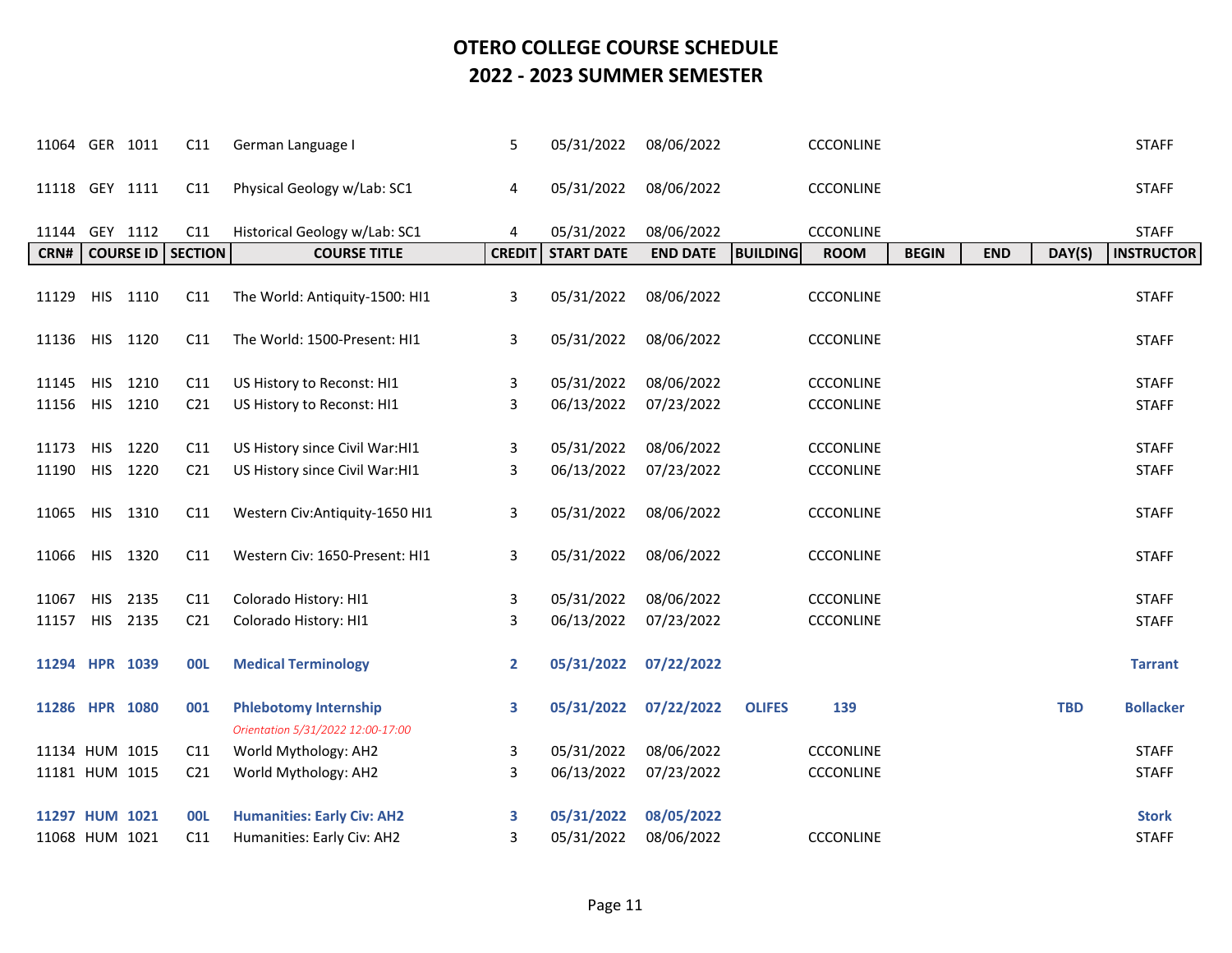| 11298 HUM 1022 |            |                  | <b>OOL</b>      | <b>Humanities: Mediev-Mod: AH2</b> | 3             | 05/31/2022        | 08/05/2022      |                                |              |            |        | <b>Stork</b>      |
|----------------|------------|------------------|-----------------|------------------------------------|---------------|-------------------|-----------------|--------------------------------|--------------|------------|--------|-------------------|
| 11069 HUM 1022 |            |                  | C11             | Humanities: Mediev-Mod: AH2        | 3             | 05/31/2022        | 08/06/2022      | <b>CCCONLINE</b>               |              |            |        | <b>STAFF</b>      |
| 11070 HUM 1023 |            |                  | C11             | Humanities: Modern Wrld: AH2       | 3             | 05/31/2022        | 08/06/2022      | <b>CCCONLINE</b>               |              |            |        | <b>STAFF</b>      |
| 11278 HWE 1050 |            |                  | <b>OOL</b>      | <b>Human Nutrition</b>             | 3             | 05/31/2022        | 07/22/2022      |                                |              |            |        | <b>Root</b>       |
| 11158 HWE 1050 |            |                  | C <sub>21</sub> | <b>Human Nutrition</b>             | 3             | 06/13/2022        | 07/23/2022      | <b>CCCONLINE</b>               |              |            |        | <b>STAFF</b>      |
|                |            |                  |                 |                                    |               |                   |                 |                                |              |            |        |                   |
| 11071          | LIT        | 1015             | C11             | Intro to Literature I: AH2         | 3             | 05/31/2022        | 08/06/2022      | <b>CCCONLINE</b>               |              |            |        | <b>STAFF</b>      |
| 11182          |            | LIT 1015         | C <sub>21</sub> | Intro to Literature I: AH2         | 3             | 06/13/2022        | 07/23/2022      | <b>CCCONLINE</b>               |              |            |        | <b>STAFF</b>      |
| CRN#           |            | <b>COURSE ID</b> | <b>SECTION</b>  | <b>COURSE TITLE</b>                | <b>CREDIT</b> | <b>START DATE</b> | <b>END DATE</b> | <b>BUILDING</b><br><b>ROOM</b> | <b>BEGIN</b> | <b>END</b> | DAY(S) | <b>INSTRUCTOR</b> |
| 11072          | <b>LIT</b> | 2001             | C11             | World Lit to 1600: AH2             | 3             | 05/31/2022        | 08/06/2022      | <b>CCCONLINE</b>               |              |            |        | <b>STAFF</b>      |
| 11149          | LIT.       | 2002             | C11             | World Lit After 1600: AH2          | 3             | 05/31/2022        | 08/06/2022      | <b>CCCONLINE</b>               |              |            |        | <b>STAFF</b>      |
| 11150          | LIT        | 2011             | C11             | Amer Lit to Civil War: AH2         | 3             | 05/31/2022        | 08/06/2022      | <b>CCCONLINE</b>               |              |            |        | <b>STAFF</b>      |
| 11073          | LIT        | 2012             | C11             | Amer Lit Aft Civil War: AH2        | 3             | 05/31/2022        | 08/06/2022      | <b>CCCONLINE</b>               |              |            |        | <b>STAFF</b>      |
| 11175          | LIT        | 2021             | C11             | British Lit to 1770: GT-AH2        | 3             | 05/31/2022        | 08/06/2022      | <b>CCCONLINE</b>               |              |            |        | <b>STAFF</b>      |
| 11176          | LIT.       | 2022             | C11             | British Lit Since 1770: GT-AH2     | 3             | 05/31/2022        | 08/06/2022      | <b>CCCONLINE</b>               |              |            |        | <b>STAFF</b>      |
| 11141          | LIT        | 2025             | C11             | Intro to Shakespeare: AH2          | 3             | 05/31/2022        | 08/06/2022      | CCCONLINE                      |              |            |        | <b>STAFF</b>      |
| 11074          | <b>LIT</b> | 2055             | C11             | Children's Literature: AH2         | 3             | 05/31/2022        | 08/06/2022      | <b>CCCONLINE</b>               |              |            |        | <b>STAFF</b>      |
| 11191          | LIT.       | 2055             | C <sub>21</sub> | Children's Literature: AH2         | 3             | 06/13/2022        | 07/23/2022      | <b>CCCONLINE</b>               |              |            |        | <b>STAFF</b>      |
|                |            |                  |                 |                                    |               |                   |                 |                                |              |            |        |                   |
| 11192 MAN 1028 |            |                  | C11             | Human Relation-Organizations       | 3             | 05/31/2022        | 08/06/2022      | <b>CCCONLINE</b>               |              |            |        | <b>STAFF</b>      |
| 11193 MAN 1028 |            |                  | C <sub>21</sub> | Human Relation-Organizations       | 3             | 06/13/2022        | 07/23/2022      | <b>CCCONLINE</b>               |              |            |        | <b>STAFF</b>      |
| 11075 MAN 2000 |            |                  | C11             | Human Resource Management I        | 3             | 05/31/2022        | 08/06/2022      | <b>CCCONLINE</b>               |              |            |        | <b>STAFF</b>      |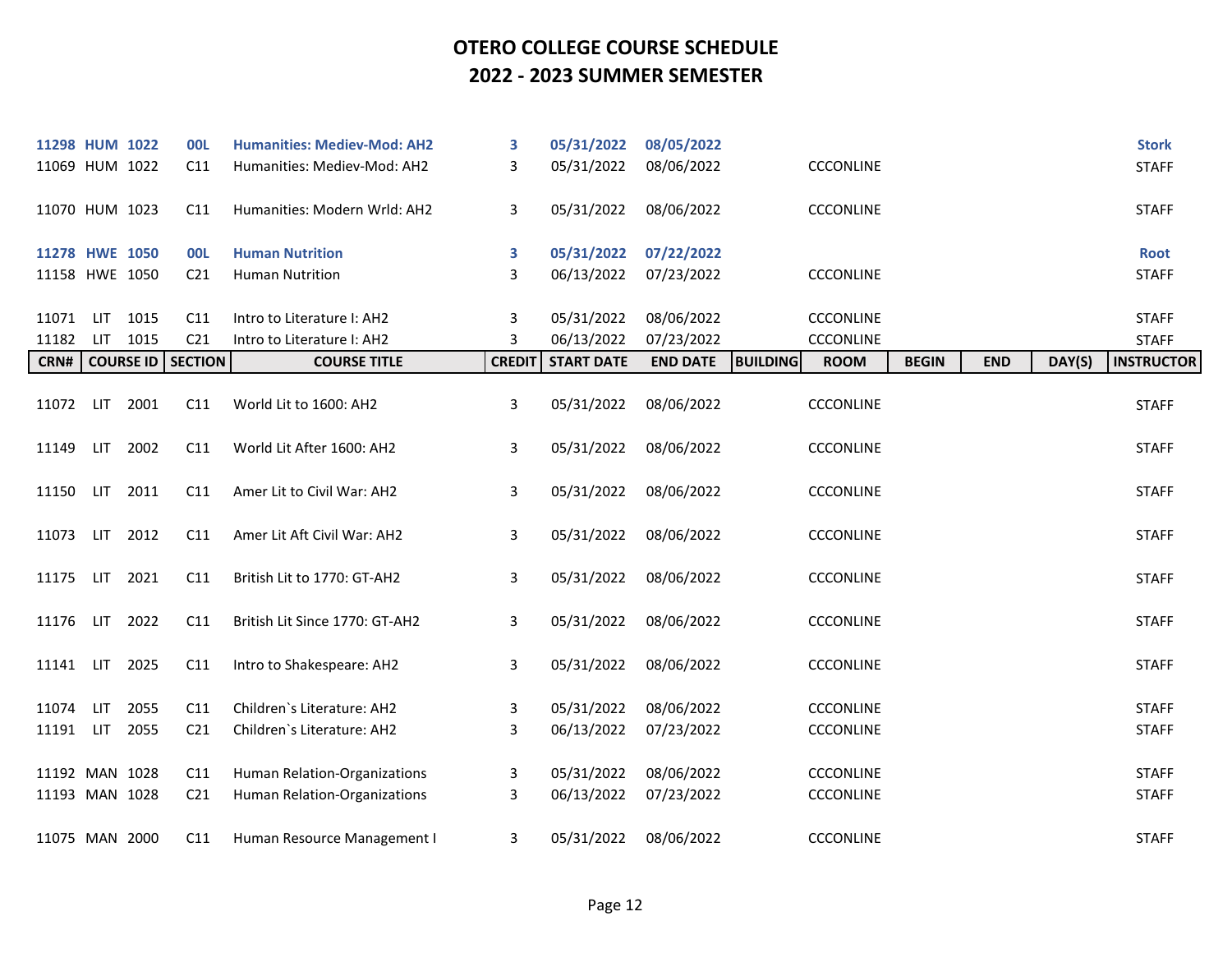| 11194 MAN 2000 |                  | C <sub>21</sub> | Human Resource Management I                                                   | 3             | 06/13/2022        | 07/23/2022      | <b>CCCONLINE</b>               |              |            |        | <b>STAFF</b>      |
|----------------|------------------|-----------------|-------------------------------------------------------------------------------|---------------|-------------------|-----------------|--------------------------------|--------------|------------|--------|-------------------|
| 11076 MAN 2016 |                  | C11             | <b>Small Business Management</b>                                              | 3             | 05/31/2022        | 08/06/2022      | <b>CCCONLINE</b>               |              |            |        | <b>STAFF</b>      |
| 11195 MAN 2016 |                  | C <sub>21</sub> | <b>Small Business Management</b>                                              | 3             | 06/13/2022        | 07/23/2022      | <b>CCCONLINE</b>               |              |            |        | <b>STAFF</b>      |
| 11077 MAN 2026 |                  | C11             | Principles of Management                                                      | 3             | 05/31/2022        | 08/06/2022      | <b>CCCONLINE</b>               |              |            |        | <b>STAFF</b>      |
| 11196 MAN 2026 |                  | C <sub>21</sub> | Principles of Management                                                      | 3             | 06/13/2022        | 07/23/2022      | <b>CCCONLINE</b>               |              |            |        | <b>STAFF</b>      |
| 11078 MAR 1011 |                  | C11             | Principles of Sales                                                           | 3             | 05/31/2022        | 08/06/2022      | <b>CCCONLINE</b>               |              |            |        | <b>STAFF</b>      |
| 11197 MAR 1011 |                  | C <sub>21</sub> | Principles of Sales                                                           | 3             | 06/13/2022        | 07/23/2022      | <b>CCCONLINE</b>               |              |            |        | <b>STAFF</b>      |
| 11079 MAR 2016 |                  | C11             | <b>Principles of Marketing</b>                                                | 3             | 05/31/2022        | 08/06/2022      | <b>CCCONLINE</b>               |              |            |        | <b>STAFF</b>      |
| 11198 MAR 2016 |                  | C <sub>21</sub> | <b>Principles of Marketing</b>                                                | 3             | 06/13/2022        | 07/23/2022      | <b>CCCONLINE</b>               |              |            |        | <b>STAFF</b>      |
| 11216 MAT 0030 |                  | C12             | Algebra Lab                                                                   | 1             | 05/31/2022        | 08/06/2022      | <b>CCCONLINE</b>               |              |            |        | <b>STAFF</b>      |
|                |                  |                 | Corequisite: MAT 1340 C12 (CRN 10225)                                         |               |                   |                 |                                |              |            |        |                   |
|                |                  |                 |                                                                               |               |                   |                 |                                |              |            |        |                   |
| CRN#           | <b>COURSE ID</b> | <b>SECTION</b>  | <b>COURSE TITLE</b>                                                           | <b>CREDIT</b> | <b>START DATE</b> | <b>END DATE</b> | <b>BUILDING</b><br><b>ROOM</b> | <b>BEGIN</b> | <b>END</b> | DAY(S) | <b>INSTRUCTOR</b> |
| 11168 MAT 0200 |                  | C12             | Algebraic Literacy Lab<br>Corequisite: MAT 0300 C12 (CRN 10172)               | 1             | 05/31/2022        | 08/06/2022      | <b>CCCONLINE</b>               |              |            |        | <b>STAFF</b>      |
| 11146 MAT 0250 |                  | C11             | <b>Quantitative Literacy</b>                                                  | 4             | 05/31/2022        | 08/06/2022      | <b>CCCONLINE</b>               |              |            |        | <b>STAFF</b>      |
|                |                  |                 | Appropriate placement (SAT/ACT, Accuplacer, or Self-placement)                |               |                   |                 |                                |              |            |        |                   |
| 11147 MAT 0300 |                  | C11             | Algebraic Literacy                                                            | 4             | 05/31/2022        | 08/06/2022      | <b>CCCONLINE</b>               |              |            |        | <b>STAFF</b>      |
| 11169 MAT 0300 |                  | C12             | Algebraic Literacy<br>Corequisite: MAT 0200 C12 (CRN 10171)                   | 4             | 05/31/2022        | 08/06/2022      | <b>CCCONLINE</b>               |              |            |        | <b>STAFF</b>      |
| 11080 MAT 1120 |                  | C <sub>21</sub> | <b>Math for Clinical Calculations</b>                                         | 3             | 06/13/2022        | 07/23/2022      | <b>CCCONLINE</b>               |              |            |        | <b>STAFF</b>      |
|                |                  |                 | Appropriate placement (SAT/ACT, Accuplacer, Self-placement, MAT 0250 or 0300) |               |                   |                 |                                |              |            |        |                   |
| 11172 MAT 1140 |                  | C <sub>21</sub> | Career Math:                                                                  | 3             | 06/13/2022        | 07/23/2022      | <b>CCCONLINE</b>               |              |            |        | <b>STAFF</b>      |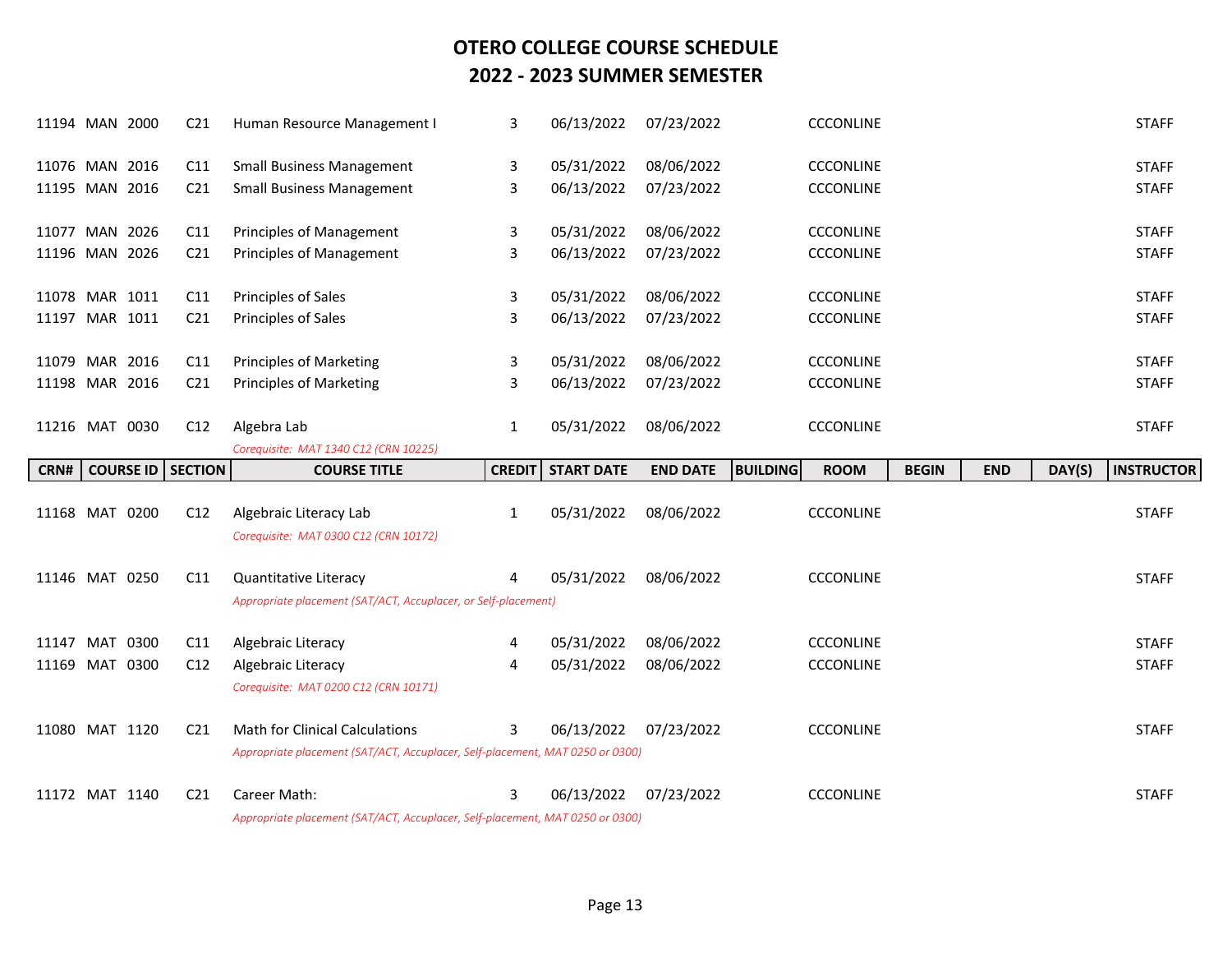| 11081 MAT 1160 |                  | C11            | <b>Financial Mathematics</b><br>Appropriate placement (SAT/ACT, Accuplacer, Self-placement, MAT 0250 or 0300) | 3             | 05/31/2022        | 08/06/2022      | <b>CCCONLINE</b>               |              |            |        | <b>STAFF</b>      |
|----------------|------------------|----------------|---------------------------------------------------------------------------------------------------------------|---------------|-------------------|-----------------|--------------------------------|--------------|------------|--------|-------------------|
| 11087 MAT 1220 |                  | C11            | Integrated Math I: MA1<br>Appropriate placement (SAT/ACT, Accuplacer, Self-placement, MAT 0250)               | 3             | 05/31/2022        | 08/06/2022      | <b>CCCONLINE</b>               |              |            |        | <b>STAFF</b>      |
| 11087 MAT 1220 |                  | C11            | Integrated Math I: MA1<br>Appropriate placement (SAT/ACT, Accuplacer, Self-placement, MAT 0250)               | 3             | 05/31/2022        | 08/06/2022      | <b>CCCONLINE</b>               |              |            |        | <b>STAFF</b>      |
| 11088 MAT 1230 |                  | C11            | Integrated Math II: MA1<br>Appropriate placement (SAT/ACT, Accuplacer, Self-placement, MAT 0250)              | 3             | 05/31/2022        | 08/06/2022      | <b>CCCONLINE</b>               |              |            |        | <b>STAFF</b>      |
| 11082 MAT 1240 |                  | C11            | Math for Liberal Arts: MA1<br>Appropriate placement (SAT/ACT, Accuplacer, Self-placement, MAT 0250)           |               | 05/31/2022        | 08/06/2022      | <b>CCCONLINE</b>               |              |            |        | <b>STAFF</b>      |
| 11280 MAT 1260 |                  | <b>OOL</b>     | <b>Intro to Statistics: MA1</b><br>Appropriate placement (SAT/ACT, Accuplacer, Self-placement, MAT 0250)      | 3             | 05/31/2022        | 07/22/2022      |                                |              |            |        | <b>Beyerl</b>     |
| 11086 MAT 1260 |                  | C11            | Intro to Statistics: MA1<br>Appropriate placement (SAT/ACT, Accuplacer, Self-placement, MAT 0250)             | 3             | 05/31/2022        | 08/06/2022      | <b>CCCONLINE</b>               |              |            |        | <b>STAFF</b>      |
| 11290 MAT 1320 |                  | C11            | <b>Finite Mathematics: MA1</b><br>Prerequisite: C or better in MAT 1340                                       | 4             | 05/31/2022        | 08/06/2022      | <b>CCCONLINE</b>               |              |            |        | <b>STAFF</b>      |
| CRN#           | <b>COURSE ID</b> | <b>SECTION</b> | <b>COURSE TITLE</b>                                                                                           | <b>CREDIT</b> | <b>START DATE</b> | <b>END DATE</b> | <b>BUILDING</b><br><b>ROOM</b> | <b>BEGIN</b> | <b>END</b> | DAY(S) | <b>INSTRUCTOR</b> |
| 11083 MAT 1340 |                  | C11            | College Algebra: MA1<br>Appropriate placement (SAT/ACT, Accuplacer, Self-placement, MAT 0300)                 | 4             | 05/31/2022        | 08/06/2022      | <b>CCCONLINE</b>               |              |            |        | <b>STAFF</b>      |
| 11217 MAT 1340 |                  | C12            | College Algebra: MA1<br>Corequisite: MAT 1340 C12 (CRN 10224)                                                 | 4             | 05/31/2022        | 08/06/2022      | CCCONLINE                      |              |            |        | <b>STAFF</b>      |
| 11085 MAT 1400 |                  | C11            | Survey of Calculus: MA1<br>Appropriate placement (SAT/ACT, Accuplacer, Self-placement, MAT 0300)              | 4             | 05/31/2022        | 08/06/2022      | <b>CCCONLINE</b>               |              |            |        | <b>STAFF</b>      |
| 11084 MAT 1420 |                  | C11            | College Trigonometry: MA1<br>Prerequisite: C or better in MAT 1340                                            | 3             | 05/31/2022        | 08/06/2022      | <b>CCCONLINE</b>               |              |            |        | <b>STAFF</b>      |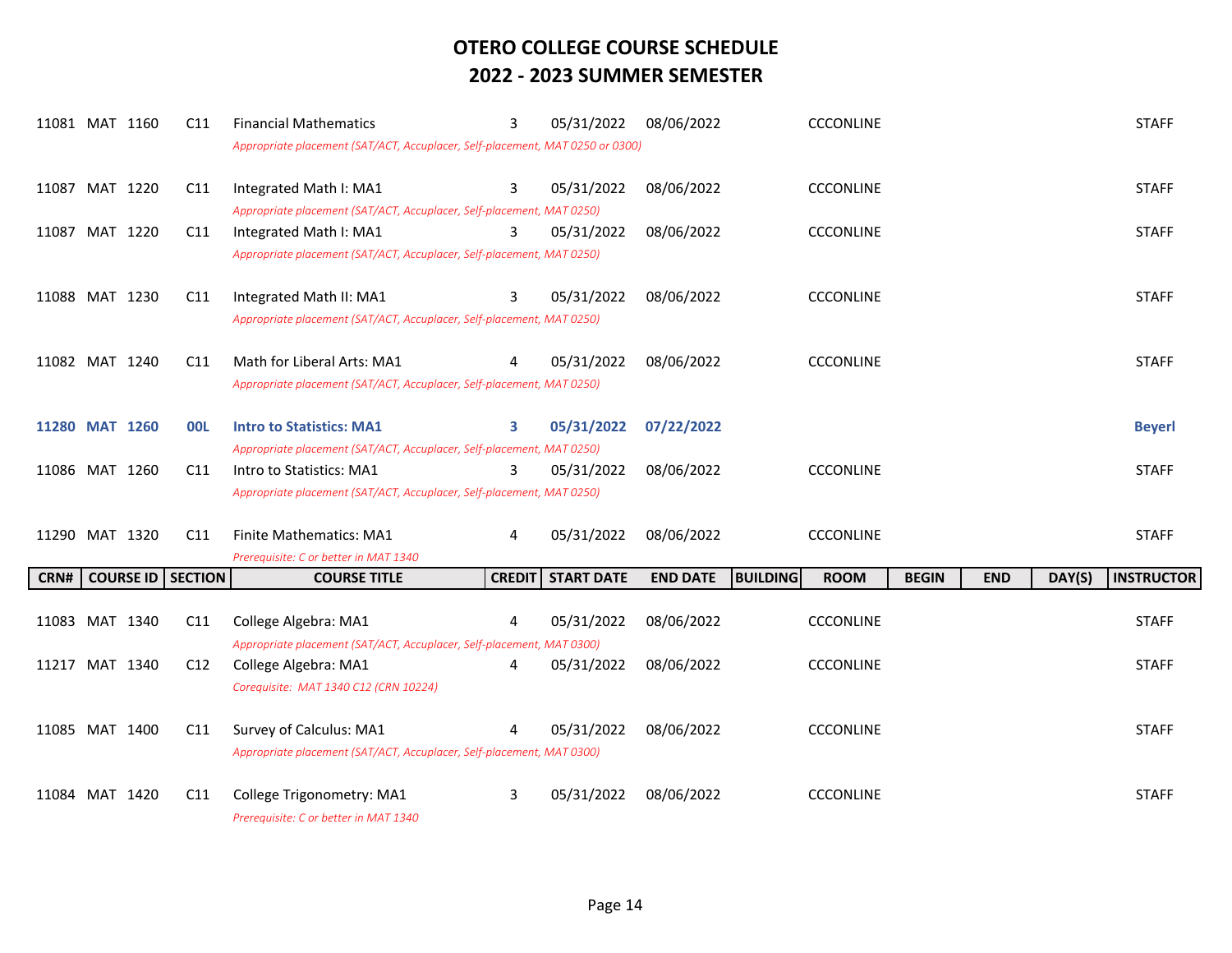| 11089          | MAT 1440 | C11             | Pre-Calculus: MA1<br>Prerequisite: C or better in MAT 1340            | 5 | 05/31/2022 | 08/06/2022 | <b>CCCONLINE</b> | <b>STAFF</b> |
|----------------|----------|-----------------|-----------------------------------------------------------------------|---|------------|------------|------------------|--------------|
| 11090          | MAT 2410 | C11             | Calculus I: MA1<br>Prerequisite: C or better in MAT 1340 and MAT 1420 | 5 | 05/31/2022 | 08/06/2022 | <b>CCCONLINE</b> | <b>STAFF</b> |
| 11091          | MAT 2420 | C11             | Calculus II: MA1<br>Prerequisite: C or better in MAT 2410             | 5 | 05/31/2022 | 08/06/2022 | <b>CCCONLINE</b> | <b>STAFF</b> |
| 11092 MAT 2430 |          | C11             | Calculus III: MA1                                                     | 4 | 05/31/2022 | 08/06/2022 | <b>CCCONLINE</b> | <b>STAFF</b> |
| 11199          | MAT 2540 | C11             | Linear Algebra                                                        | 3 | 05/31/2022 | 08/06/2022 | <b>CCCONLINE</b> | <b>STAFF</b> |
| 11200 MAT 2560 |          | C11             | <b>Differential Equations: MA1</b>                                    | 3 | 05/31/2022 | 08/06/2022 | <b>CCCONLINE</b> | <b>STAFF</b> |
| 11124 MGD 1002 |          | C11             | Introduction To Multimedia                                            | 3 | 05/31/2022 | 08/06/2022 | <b>CCCONLINE</b> | <b>STAFF</b> |
| 11125 MGD 1011 |          | C11             | Adobe Photoshop I                                                     | 3 | 05/31/2022 | 08/06/2022 | <b>CCCONLINE</b> | <b>STAFF</b> |
| 11130 MGD 1012 |          | C11             | Adobe Illustrator I                                                   | 3 | 05/31/2022 | 08/06/2022 | <b>CCCONLINE</b> | <b>STAFF</b> |
| 11138 MGD 1013 |          | C11             | Adobe InDesign                                                        | 3 | 05/31/2022 | 08/06/2022 | <b>CCCONLINE</b> | <b>STAFF</b> |
| 11201 MGD 1041 |          | C <sub>21</sub> | Web Design I                                                          | 3 | 06/13/2022 | 07/23/2022 | <b>CCCONLINE</b> | <b>STAFF</b> |

|           |     |      | <b>CRN#   COURSE ID   SECTION  </b> | <b>COURSE TITLE</b>                                                                      | <b>CREDIT I START DATE</b> | <b>END DATE</b> | <b>BUILDING</b> | <b>ROOM</b> | <b>BEGIN</b> | <b>END</b> | DAY(S)       | <b>INSTRUCTOR</b> |
|-----------|-----|------|-------------------------------------|------------------------------------------------------------------------------------------|----------------------------|-----------------|-----------------|-------------|--------------|------------|--------------|-------------------|
| 11249     | MLT | 1080 | 008                                 | Internship I / Blood Banking                                                             | 05/31/2022                 | 07/22/2022      | <b>OLIFES</b>   | 139         |              |            | TBD          | <b>Tarrant</b>    |
| 11251 MLT |     | 2032 | 008                                 | Parasitology/Mycology                                                                    | 05/31/2022                 | 07/22/2022      | <b>OLIFES</b>   | 139         |              |            |              | <b>Tarrant</b>    |
| 11250 MLT |     | 2082 | 008                                 | Required campus meetings 5/31 8-12, 6/27 12-4, 7/18 12-4<br>Internship IV / Microbiology | 05/18/2022                 | 07/08/2022      | <b>OLIFES</b>   | 139         | 800          | 1630       | <b>MTWRF</b> | <b>Tarrant</b>    |
|           |     |      |                                     | Required campus meetings June 6-10 from 8:00-16:30                                       |                            |                 |                 |             |              |            |              |                   |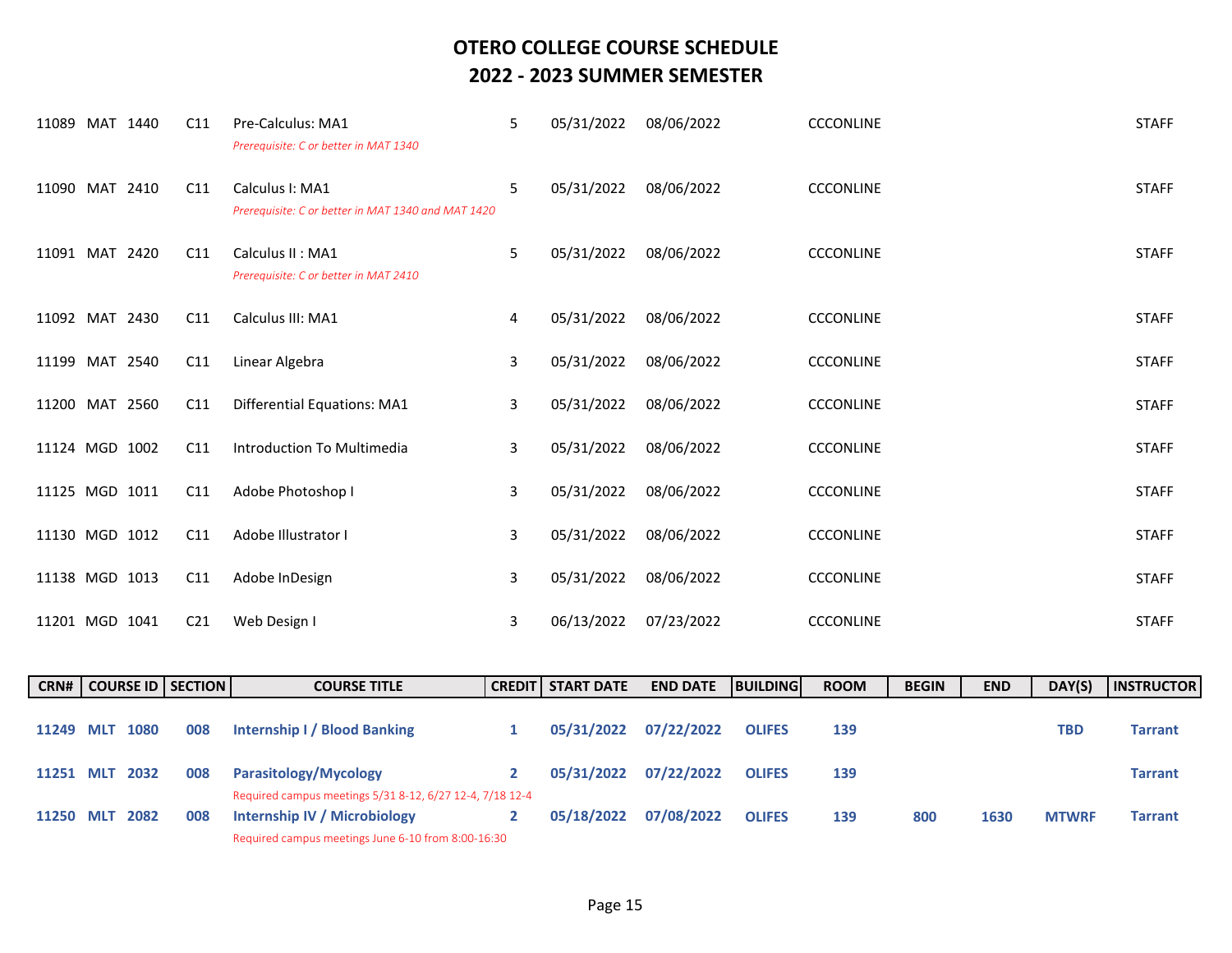| 11268            | <b>PED 1020</b>  |      | 001            | <b>Aerobics I</b>                     | 1             | 05/31/2022        | 07/22/2022      | <b>OFIT</b>     |                  | 1200         | 1300       | <b>MWR</b> | <b>Carrillo</b>   |
|------------------|------------------|------|----------------|---------------------------------------|---------------|-------------------|-----------------|-----------------|------------------|--------------|------------|------------|-------------------|
| CRN#             | <b>COURSE ID</b> |      | <b>SECTION</b> | <b>COURSE TITLE</b>                   | <b>CREDIT</b> | <b>START DATE</b> | <b>END DATE</b> | <b>BUILDING</b> | <b>ROOM</b>      | <b>BEGIN</b> | <b>END</b> | DAY(S)     | <b>INSTRUCTOR</b> |
|                  |                  |      |                |                                       |               |                   |                 |                 |                  |              |            |            |                   |
|                  | 11265 PED 1011   |      | 001            | <b>Fitness Center Activity II</b>     | $\mathbf{1}$  | 05/31/2022        | 07/22/2022      | <b>OFIT</b>     |                  |              |            |            | <b>Wise</b>       |
|                  | 11270 PED 1010   |      | 001            | <b>Fitness Center Activity I</b>      | $\mathbf{1}$  | 05/31/2022        | 07/22/2022      | <b>OFIT</b>     |                  |              |            |            | <b>Wise</b>       |
|                  | 11266 PED 1000   |      | 001            | <b>Fitness Concepts</b>               | $\mathbf{1}$  | 05/31/2022        | 07/22/2022      | <b>OFIT</b>     |                  |              |            |            | <b>Wise</b>       |
|                  |                  |      |                |                                       |               |                   |                 |                 |                  |              |            |            |                   |
|                  | 11255 NUR 1069   |      | 001            | <b>Transition into Practical Nrsg</b> | 5             | 05/31/2022        | 08/05/2022      | <b>OMCBRI</b>   | 137              | 1300         | 1700       | W          | <b>Root</b>       |
|                  | 11242 NAT 2011   |      | 001            | <b>Nail Enhancements</b>              | 5.            | 05/18/2022        | 07/08/2022      | <b>OMCDIV</b>   |                  | 0900         | 1500       | <b>TWR</b> | <b>Valdez</b>     |
| <b>11242 NAT</b> |                  | 2011 | 001            | <b>Nail Enhancements</b>              | 5.            | 05/18/2022        | 07/08/2022      |                 |                  | 0900         | 1500       | <b>MF</b>  | <b>Valdez</b>     |
| 11239            | <b>NAT</b>       | 2010 | 001            | <b>Advanced Nail Care</b>             | $\mathbf{2}$  | 05/18/2022        | 07/08/2022      | <b>OMCDIV</b>   |                  | 0900         | 1500       | <b>TWR</b> | <b>Valdez</b>     |
| <b>11239 NAT</b> |                  | 2010 | 001            | <b>Advanced Nail Care</b>             | $\mathbf{2}$  | 05/18/2022        | 07/08/2022      |                 |                  | 0900         | 1500       | <b>MF</b>  | <b>Valdez</b>     |
|                  | 11241 NAT 1011   |      | 001            | <b>Inter I Nail Care</b>              | $\mathbf{2}$  | 05/18/2022        | 07/08/2022      | <b>OMCDIV</b>   |                  | 0900         | 1500       | <b>TWR</b> | <b>Valdez</b>     |
|                  | 11241 NAT 1011   |      | 001            | <b>Inter I Nail Care</b>              | $\mathbf{2}$  | 05/18/2022        | 07/08/2022      |                 |                  | 0900         | 1500       | <b>MF</b>  | <b>Valdez</b>     |
|                  | 11240 NAT 1010   |      | 001            | <b>Intro to Nail Care</b>             | 3             | 05/18/2022        | 07/08/2022      | <b>OMCDIV</b>   |                  | 0900         | 1500       | <b>TWR</b> | <b>Valdez</b>     |
|                  | 11240 NAT 1010   |      | 001            | <b>Intro to Nail Care</b>             | 3             | 05/18/2022        | 07/08/2022      |                 |                  | 0900         | 1500       | <b>MF</b>  | <b>Valdez</b>     |
|                  | 11139 MUS 1025   |      | C11            | History of Jazz: AH1                  | 3             | 05/31/2022        | 08/06/2022      |                 | <b>CCCONLINE</b> |              |            |            | <b>STAFF</b>      |
|                  | 11291 MUS 1022   |      | C11            | Music Hist Romantic-Prsnt: AH1        | 3             | 05/31/2022        | 08/06/2022      |                 | <b>CCCONLINE</b> |              |            |            | <b>STAFF</b>      |
|                  | 11212 MUS 1021   |      | C11            | Music Hist Mdvl-Classical: AH1        | 3             | 05/31/2022        | 08/06/2022      |                 | <b>CCCONLINE</b> |              |            |            | <b>STAFF</b>      |
|                  | 11094 MUS 1020   |      | C11            | <b>Music Appreciation: AH1</b>        | 3             | 05/31/2022        | 08/06/2022      |                 | <b>CCCONLINE</b> |              |            |            | <b>STAFF</b>      |
|                  |                  |      |                |                                       |               |                   |                 |                 |                  |              |            |            |                   |
|                  | 11093 MUS 1000   |      | C11            | <b>Music Theory Fundamentals I</b>    | 3             | 05/31/2022        | 08/06/2022      |                 | <b>CCCONLINE</b> |              |            |            | <b>STAFF</b>      |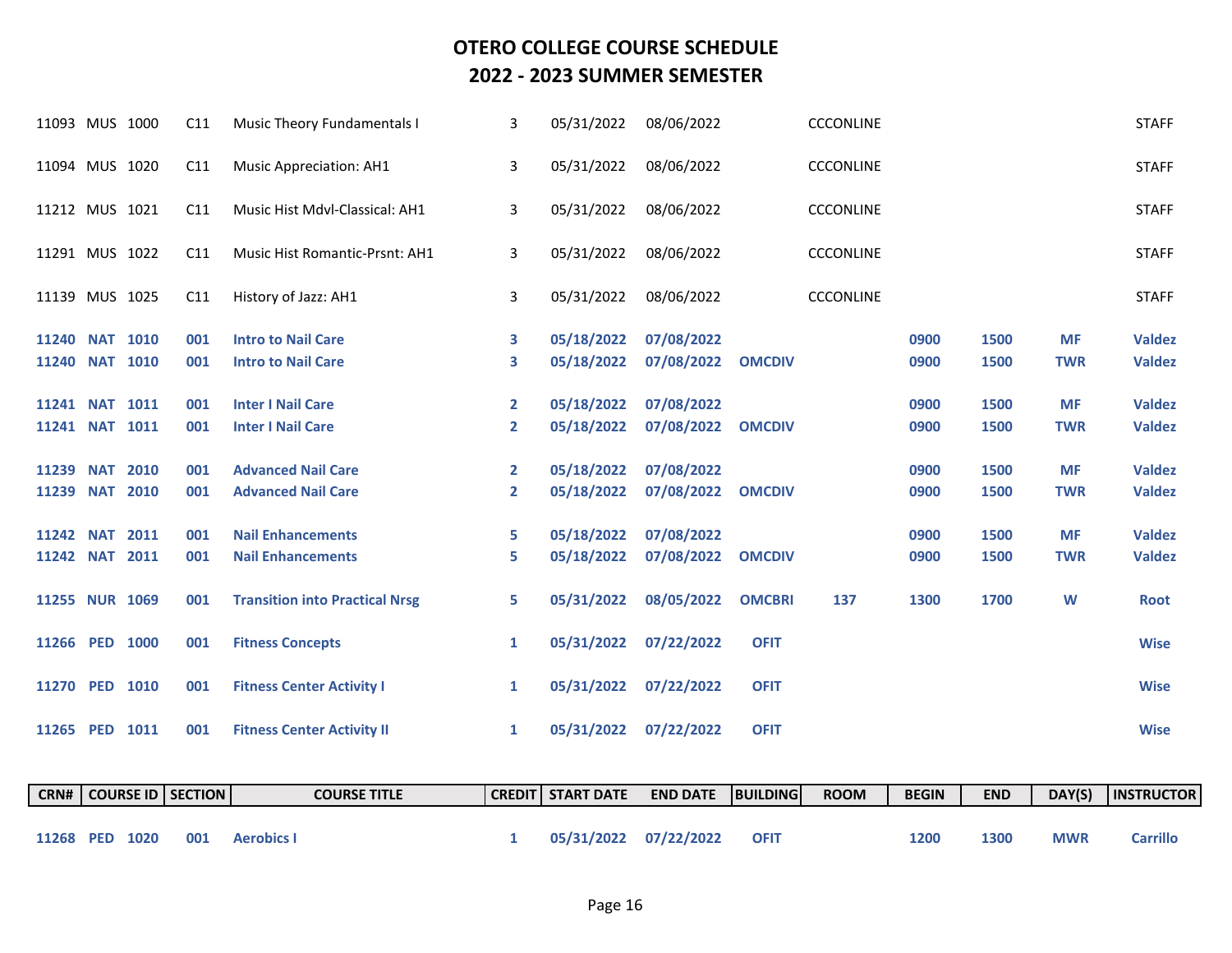| 11095          | PHI | 1011     | C11             | Intro to Philosophy: AH3                                                                         | 3 | 05/31/2022 | 08/06/2022 | <b>CCCONLINE</b> | <b>STAFF</b> |
|----------------|-----|----------|-----------------|--------------------------------------------------------------------------------------------------|---|------------|------------|------------------|--------------|
| 11159          | PHI | 1011     | C <sub>21</sub> | Intro to Philosophy: AH3                                                                         | 3 | 06/13/2022 | 07/23/2022 | <b>CCCONLINE</b> | <b>STAFF</b> |
| 11096          |     | PHI 1012 | C11             | Ethics:AH3                                                                                       | 3 | 05/31/2022 | 08/06/2022 | <b>CCCONLINE</b> | <b>STAFF</b> |
| 11097          | PHI | 1013     | C11             | Logic: AH3                                                                                       | 3 | 05/31/2022 | 08/06/2022 | <b>CCCONLINE</b> | <b>STAFF</b> |
| 11215          |     | PHI 1013 | C <sub>21</sub> | Logic: AH3                                                                                       | 3 | 06/13/2022 | 07/23/2022 | CCCONLINE        | <b>STAFF</b> |
| 11178          |     | PHI 1014 | C11             | <b>Comparative Religions: AH3</b>                                                                | 3 | 05/31/2022 | 08/06/2022 | <b>CCCONLINE</b> | <b>STAFF</b> |
| 11121          | PHI | 1015     | C11             | World Religions-West: AH3                                                                        | 3 | 05/31/2022 | 08/06/2022 | <b>CCCONLINE</b> | <b>STAFF</b> |
| 11122          |     | PHI 1016 | C11             | World Religions-East: AH3                                                                        | 3 | 05/31/2022 | 08/06/2022 | <b>CCCONLINE</b> | <b>STAFF</b> |
| 11167          | PHI | 2005     | C11             | <b>Business Ethics: AH3</b>                                                                      | 3 | 05/31/2022 | 08/06/2022 | CCCONLINE        | <b>STAFF</b> |
| 11202          | PHI | 2014     | C11             | Philosophy of Religion: AH3                                                                      | 3 | 05/31/2022 | 08/06/2022 | <b>CCCONLINE</b> | <b>STAFF</b> |
| 11179          |     | PHI 2018 | C11             | Environmental Ethics: GT-AH3                                                                     | 3 | 05/31/2022 | 08/06/2022 | CCCONLINE        | <b>STAFF</b> |
| 11098 PHY 1105 |     |          | C11             | Conceptual Physics w/Lab: SC1                                                                    | 4 | 05/31/2022 | 08/06/2022 | <b>CCCONLINE</b> | <b>STAFF</b> |
| 11099 PHY 1111 |     |          | C11             | Physics Alg-Based I/Lab: SC1<br>Prerequisite: C or better in MAT 1340                            | 5 | 05/31/2022 | 08/06/2022 | <b>CCCONLINE</b> | <b>STAFF</b> |
| 11100 PHY 1112 |     |          | C11             | Physics Alg-Based II/Lab: SC1<br>Pre-requiste: C or better in PHY 1111                           | 5 | 05/31/2022 | 08/06/2022 | <b>CCCONLINE</b> | <b>STAFF</b> |
| 11203 PHY 2111 |     |          | C11             | Physics Calc-Based I/Lab: SC1                                                                    | 5 | 05/31/2022 | 08/06/2022 | <b>CCCONLINE</b> | <b>STAFF</b> |
|                |     |          |                 | Pre-requiste: C or better in MAT 2410 or co-requisite MAT 2410                                   |   |            |            |                  |              |
| 11219          | PHY | 2112     | C11             | Physics Calc-Based II/Lab: SC1<br>Pre-requiste: C or better in PHY 2111 or co-requisite MAT 2420 | 5 | 05/31/2022 | 08/06/2022 | <b>CCCONLINE</b> | <b>STAFF</b> |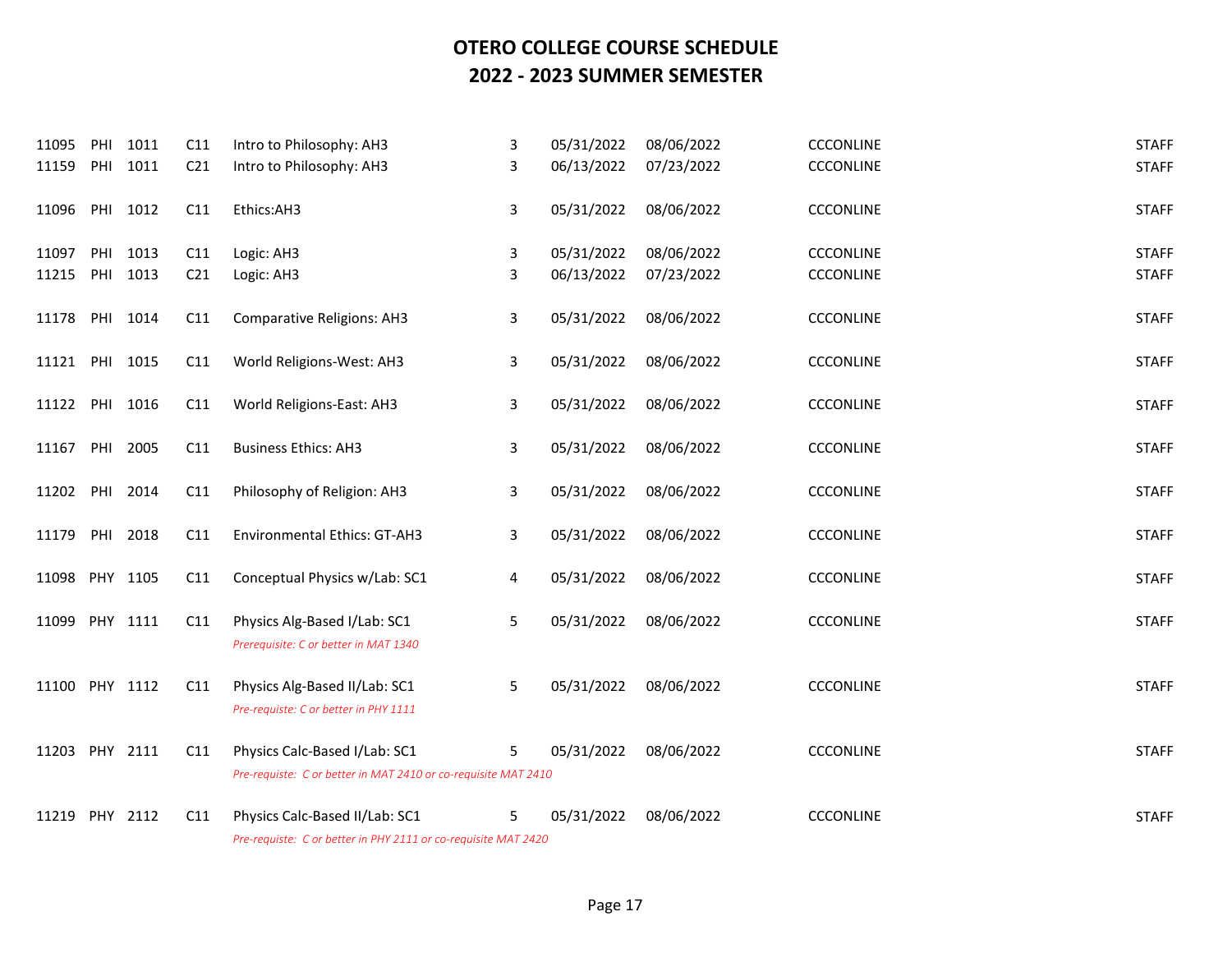| CRN#           |            |          | <b>COURSE ID   SECTION</b> | <b>COURSE TITLE</b>                   | <b>CREDIT</b> | <b>START DATE</b> | <b>END DATE</b> | <b>BUILDING</b><br><b>ROOM</b> | <b>BEGIN</b> | <b>END</b> | DAY(S) | <b>INSTRUCTOR</b> |
|----------------|------------|----------|----------------------------|---------------------------------------|---------------|-------------------|-----------------|--------------------------------|--------------|------------|--------|-------------------|
|                |            |          |                            |                                       |               |                   |                 |                                |              |            |        |                   |
| 11102          |            | POS 1011 | C11                        | American Government: SS1              | 3             | 05/31/2022        | 08/06/2022      | <b>CCCONLINE</b>               |              |            |        | <b>STAFF</b>      |
| 11205          |            | POS 1011 | C <sub>21</sub>            | American Government: SS1              | 3             | 06/13/2022        | 07/23/2022      | <b>CCCONLINE</b>               |              |            |        | <b>STAFF</b>      |
|                |            |          |                            |                                       |               |                   |                 |                                |              |            |        |                   |
| 11103 POS 1025 |            |          | C11                        | Amer State and Local Govt: SS1        | 3             | 05/31/2022        | 08/06/2022      | <b>CCCONLINE</b>               |              |            |        | <b>STAFF</b>      |
|                |            |          |                            |                                       |               |                   |                 |                                |              |            |        |                   |
| 11104          |            | POS 2005 | C11                        | <b>International Relations: SS1</b>   | 3             | 05/31/2022        | 08/06/2022      | <b>CCCONLINE</b>               |              |            |        | <b>STAFF</b>      |
|                |            |          |                            |                                       |               |                   |                 |                                |              |            |        |                   |
| 11101 POS      |            | 2020     | C11                        | Intro to Political Science: SS1       | 3             | 05/31/2022        | 08/06/2022      | <b>CCCONLINE</b>               |              |            |        | <b>STAFF</b>      |
| 11204          | POS        | 2020     | C <sub>21</sub>            | Intro to Political Science: SS1       | 3             | 06/13/2022        | 07/23/2022      | <b>CCCONLINE</b>               |              |            |        | <b>STAFF</b>      |
|                |            |          |                            |                                       |               |                   |                 |                                |              |            |        |                   |
| 11273          | <b>PSY</b> | 1001     | <b>OOL</b>                 | <b>General Psychology I: SS3</b>      | 3             | 05/31/2022        | 07/22/2022      |                                |              |            |        | J. Collins        |
| 11105          | <b>PSY</b> | 1001     | C11                        | General Psychology I: SS3             | 3             | 05/31/2022        | 08/06/2022      | <b>CCCONLINE</b>               |              |            |        | <b>STAFF</b>      |
| 11160          | <b>PSY</b> | 1001     | C <sub>21</sub>            | General Psychology I: SS3             | 3             | 06/13/2022        | 07/23/2022      | <b>CCCONLINE</b>               |              |            |        | <b>STAFF</b>      |
|                |            |          |                            |                                       |               |                   |                 |                                |              |            |        |                   |
| 11106          | <b>PSY</b> | 1002     | C11                        | General Psychology II: SS3            | 3             | 05/31/2022        | 08/06/2022      | <b>CCCONLINE</b>               |              |            |        | <b>STAFF</b>      |
| 11206          | <b>PSY</b> | 1002     | C <sub>21</sub>            | General Psychology II: SS3            | 3             | 06/13/2022        | 07/23/2022      | <b>CCCONLINE</b>               |              |            |        | <b>STAFF</b>      |
|                |            |          |                            |                                       |               |                   |                 |                                |              |            |        |                   |
| 11107          |            | PSY 2221 | C11                        | Social Psychology: SS3                | 3             | 05/31/2022        | 08/06/2022      | <b>CCCONLINE</b>               |              |            |        | <b>STAFF</b>      |
| 11207          | <b>PSY</b> | 2221     | C <sub>21</sub>            | Social Psychology: SS3                | 3             | 06/13/2022        | 07/23/2022      | <b>CCCONLINE</b>               |              |            |        | <b>STAFF</b>      |
| 11108          | <b>PSY</b> | 2440     |                            | Human Growth & Developmnt: SS3        |               | 05/31/2022        | 08/06/2022      | <b>CCCONLINE</b>               |              |            |        | <b>STAFF</b>      |
|                |            |          | C11                        |                                       | 3             |                   |                 |                                |              |            |        |                   |
| 11161          | <b>PSY</b> | 2440     | C <sub>21</sub>            | Human Growth & Developmnt: SS3        | 3             | 06/13/2022        | 07/23/2022      | <b>CCCONLINE</b>               |              |            |        | <b>STAFF</b>      |
| 11272 PSY      |            | 2441     | 008                        | <b>Child Development: SS3</b>         | 3             | 05/31/2022        | 07/22/2022      |                                |              |            |        | J. Collins        |
| 11120          | <b>PSY</b> | 2441     | C11                        | Child Development: SS3                | 3             | 05/31/2022        | 08/06/2022      | <b>CCCONLINE</b>               |              |            |        | <b>STAFF</b>      |
|                |            |          |                            |                                       |               |                   |                 |                                |              |            |        |                   |
| 11109          |            | PSY 2552 | C11                        | Abnormal Psychology: SS3              | 3             | 05/31/2022        | 08/06/2022      | <b>CCCONLINE</b>               |              |            |        | <b>STAFF</b>      |
|                |            |          |                            | Prerequisite: C or better in PSY 1001 |               |                   |                 |                                |              |            |        |                   |
|                |            |          |                            |                                       |               |                   |                 |                                |              |            |        |                   |
| 11110 RUS 1011 |            |          | C11                        | Russian Language I                    | 5             | 05/31/2022        | 08/06/2022      | <b>CCCONLINE</b>               |              |            |        | <b>STAFF</b>      |